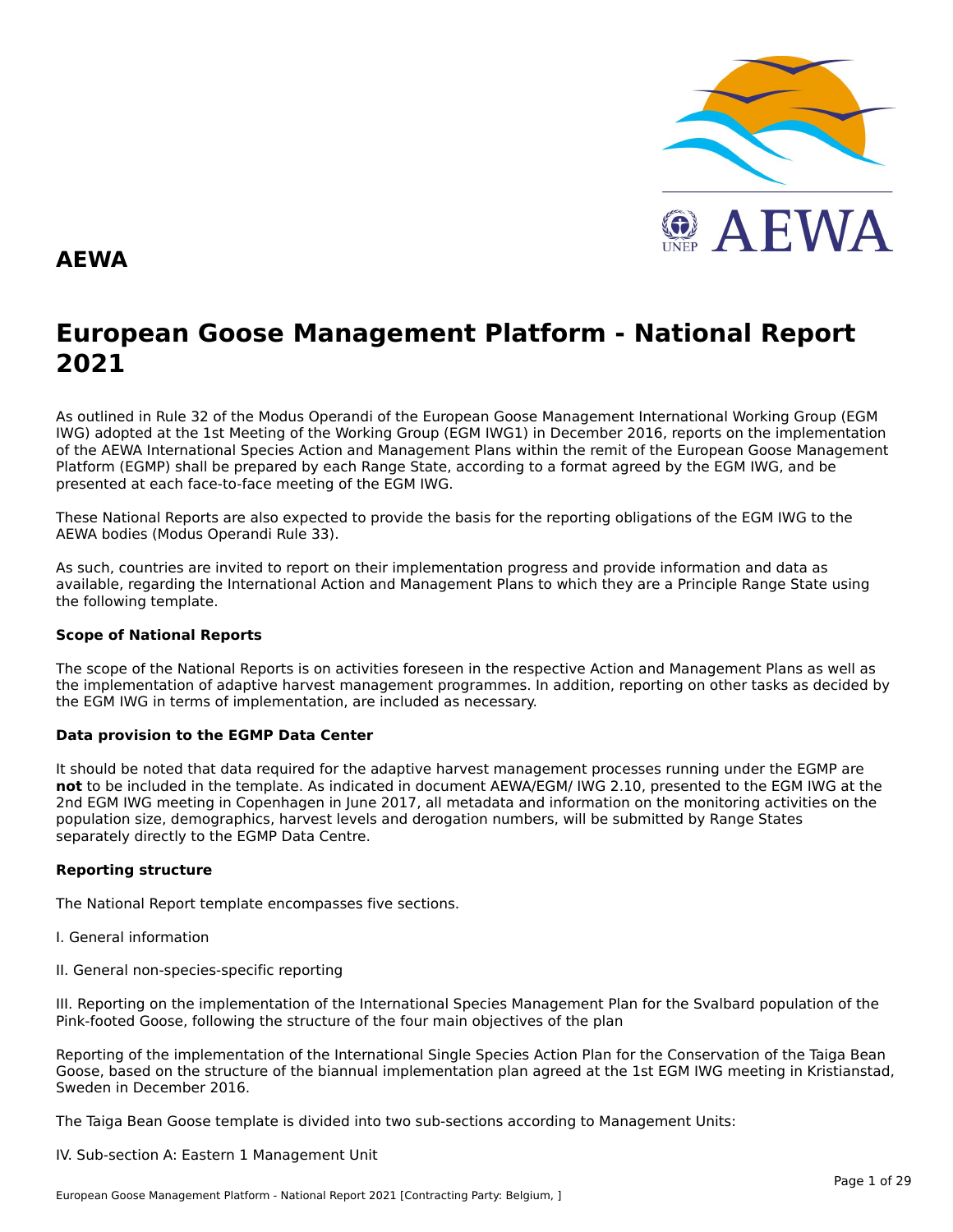V. Sub-section B: Western and Central Management Units

**Please note that country-specific questions are indicated (see bold text in square brackets under the questions)** and only need to be answered by the respective countries.

#### **Deadline for submission**

The final deadline for submission of the National Reports to the Secretariat is set for **Friday 30 April 2021.**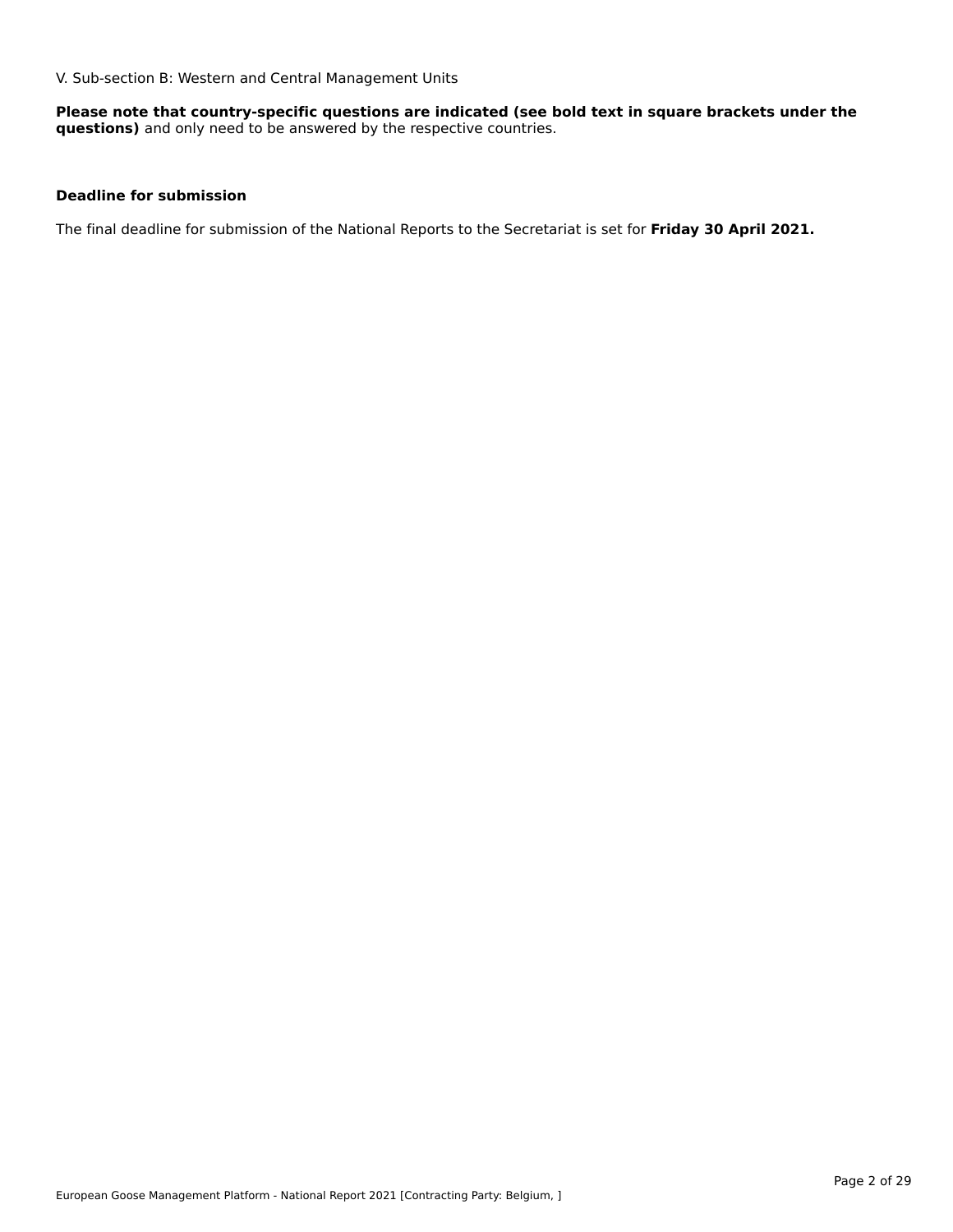#### **I. General information**

#### **To be completed by all Range States**

Name of reporting country››› Belgium

### **Designated National EGMP Administrative Authority**

Full name of the institution ››› Agentschap voor Natuur en bos (Vlaamse Overheid)

Name and title of the head of institution››› Marleen Evenepoel>>> Marleen Evenepoel<br>Administrateur-Generaal

Mailing address - Street and number ››› VAC Brussel - Herman TeirlinckHavenlaan 88

P.O. Box››› bus 75

Postal code››› 1000

City ››› Brussel

**Country** ››› Belgium

Telephone ››› 02 553 81 02

E-mail ››› anb@vlaanderen.be

Website››› www.natuurenbos.be

### **Designated National Government Representative (NGR) for EGMP matters**

Name and title of the NGR››› Floris Verhaeghe **Expert Soortenbeleid** 

Affiliation (institution, department)››› Agentschap voor Natuur en Bos

Mailing address - Street and number ››› VAC West-Vlaanderen www.comest-viaanderer<br>Koning Albert I-laan 1/2

P.O. Box››› bus 74

Postal code››› 8200

City ››› Brugge

**Country**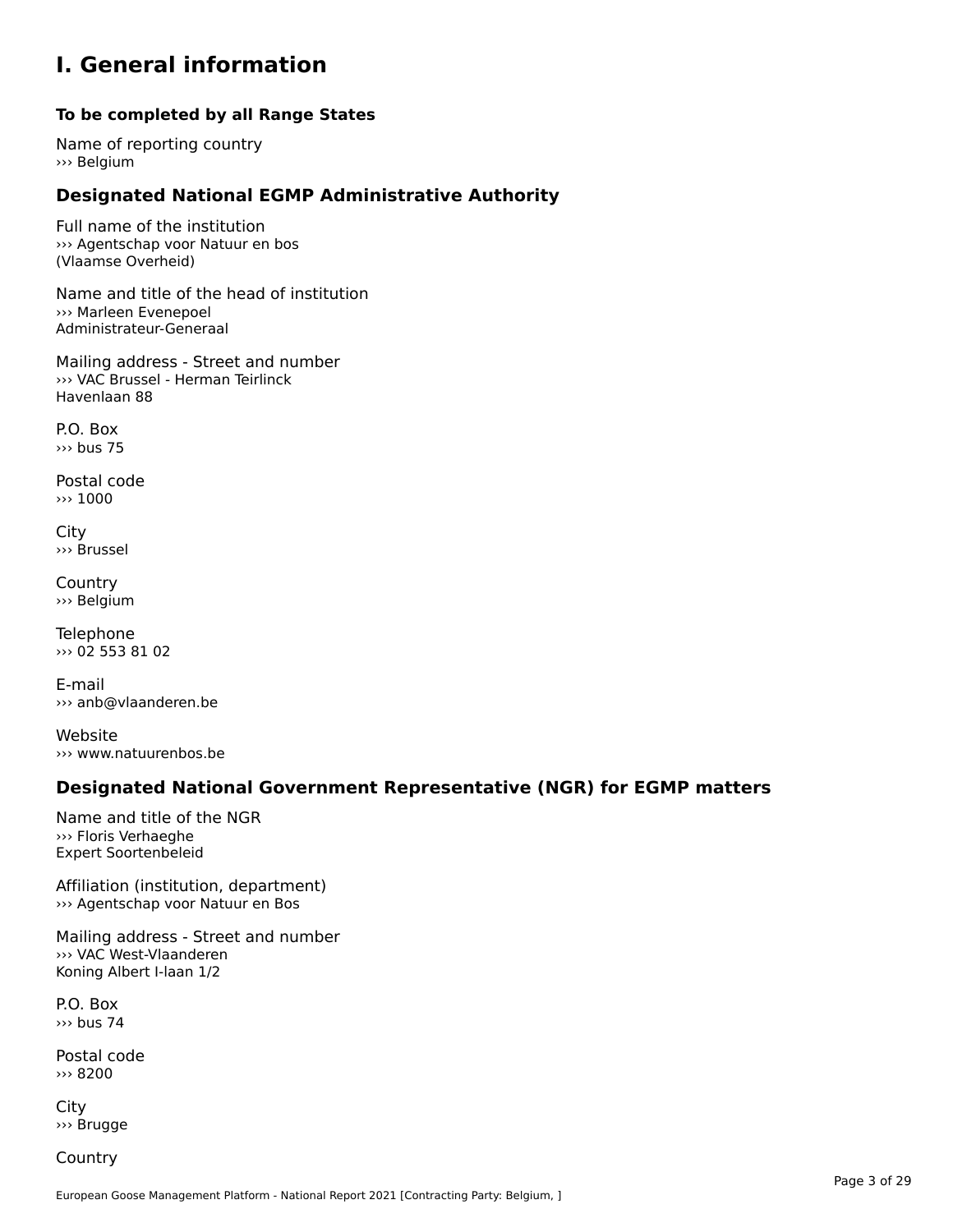››› Belgium

Telephone ››› +32(0)479890109

E-mail ››› Floris.Verhaeghe@vlaanderen.be

Website››› www.natuurenbos.be

#### **Additional designated National Government Representative (NGR) for EGMP matters (if available)**(if available)

Name and title of the NGR ›››

Affiliation (institution, department)  $\rightarrow$   $>$ 

Mailing address - Street and number

P.O. Box

›››

Postal code›››

 $\mathbf{C}^{\text{th}}$  $\mathbf{v}$  $\rightarrow$   $>$ 

**Country**  $\rightarrow$   $>$ 

Telephone

›››

E-mail ㄴ ㅣ<br>›››

Website ›››

### **Designated National Expert (NE) for EGMP matters**

Name and title of the NE ››› Koen Devos

Affiliation (institution, department) ››› Instituut voor Natuur- en Bosonderzoek

Mailing address - Street and number ››› Herman Teirlinckgebouw Havenlaan 88

P.O. Box››› bus 73

Postal code ››› 1000

City ››› Brussel

**Country**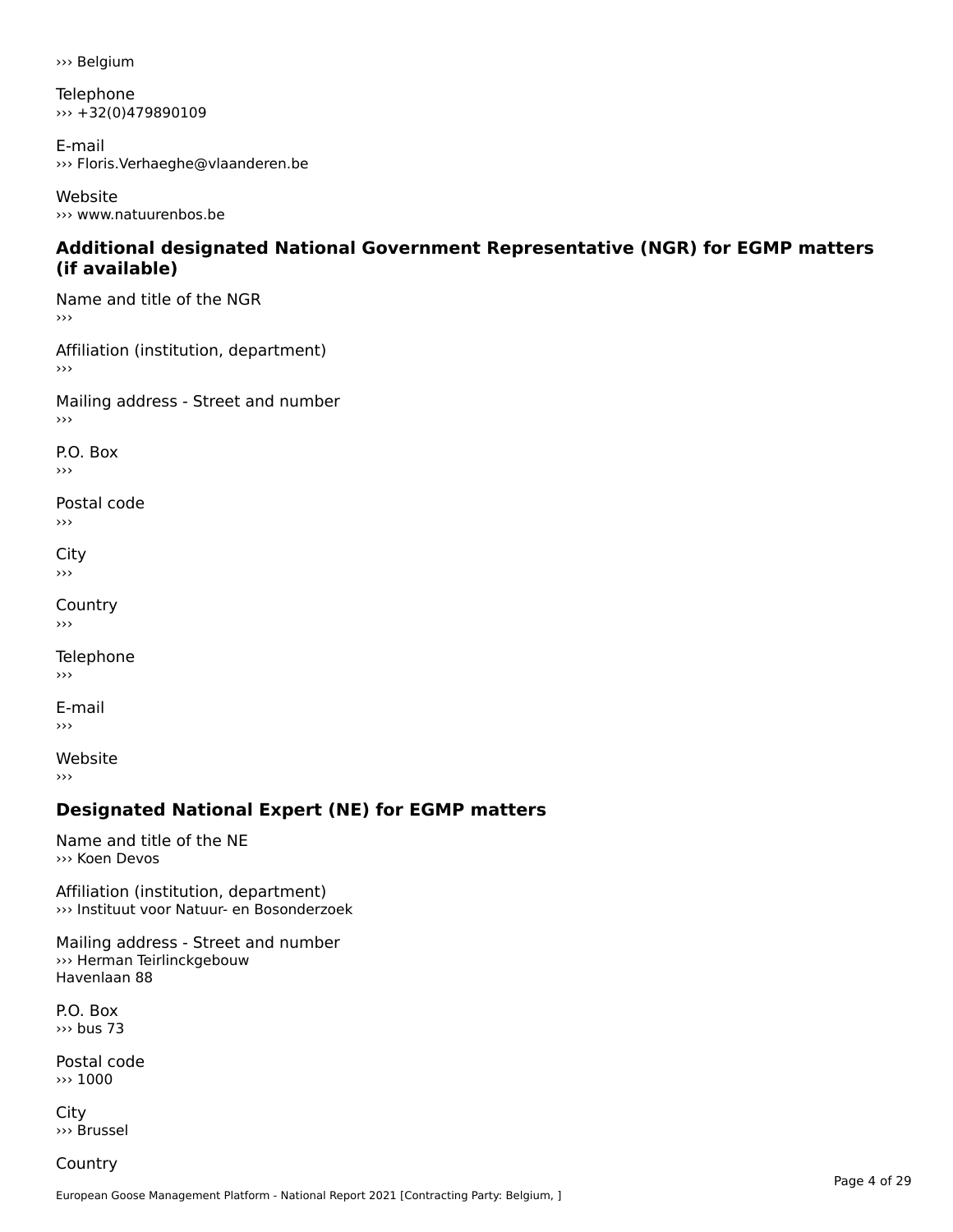››› Belgium

Telephone ››› +32(0)495 66 78 67

E-mail››› koen.devos@inbo.be

Website››› www.inbo.be

### **Additional designated National Expert (NE) for EGMP matters (if available)**

Name and title of the NE››› Frank Huysentruyt

Affiliation (institution, department) ››› Instituut voor Natuur- en Bosonderzoek

Mailing address - Street and number ››› Herman Teirlinckgebouw Havenlaan 88

P.O. Box››› bus 73

Postal code››› 1000

City ››› Brussel

**Country** ››› Belgium

**Telephone** ››› +32(0)499 86 53 40

E-mail››› Frank.Huysentruyt@inbo.be

Website ››› www.inbo.be

#### **Other relevant institutions/entities/individual experts that have contributed to this report**report

Please insert information on any other relevant institutions/entities/individual experts that have riease insert information<br>contributed to this report

### **Additional information and comments (optional)**

Please insert additional information and comments ›››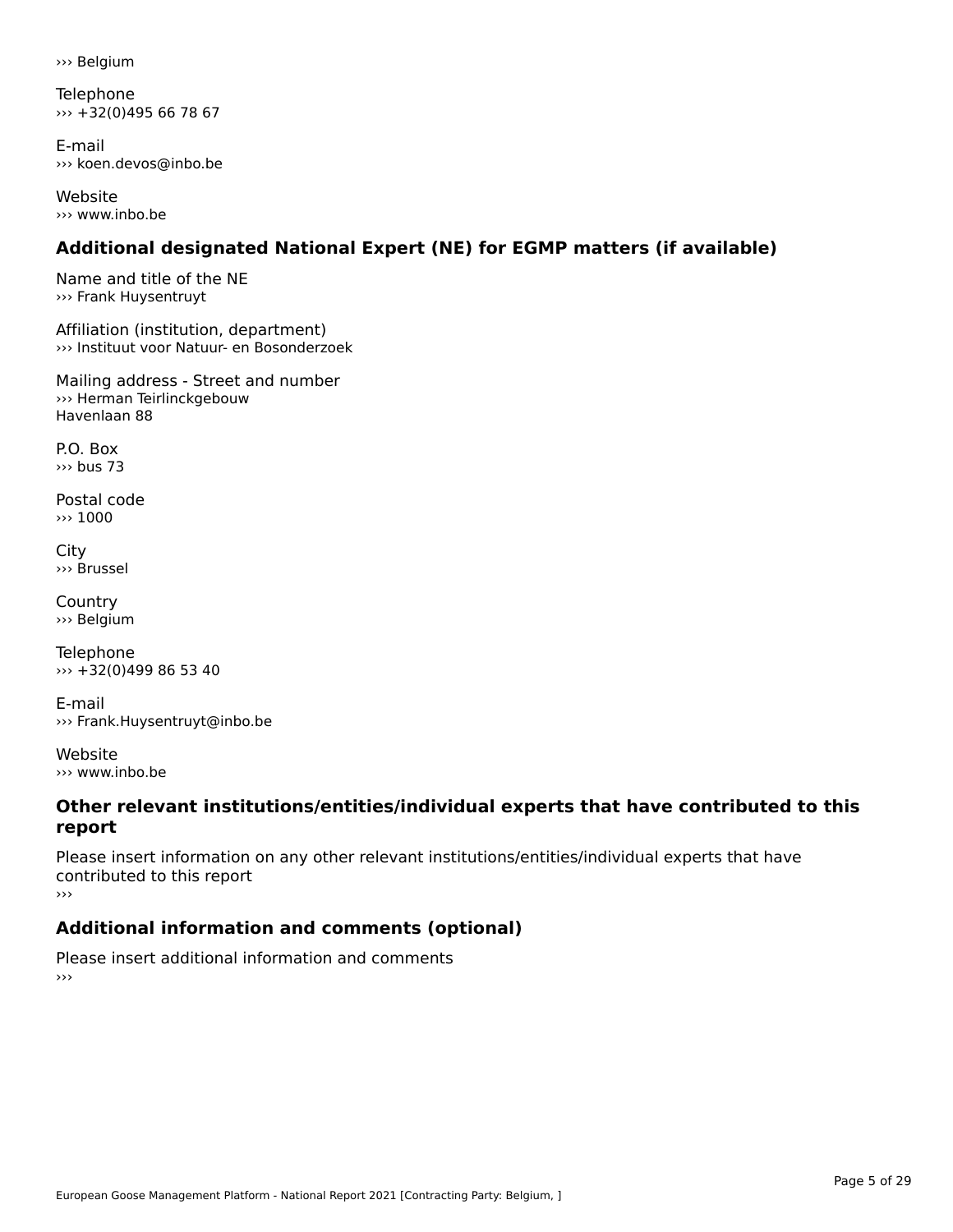#### **II. General non-species-specific reporting**

#### **To be completed by all Range States**

II.1. Are you monitoring the level of agricultural conflict (damage, complaints) with geese in your country n.i. Are you monitoring the lever or agricultural connict (damage, complaints) with g<br>on national (centralized for the entire country), regional(sub-national) or local level?

(PfG ISMP p.33, Objective II  $(4+5)$ ) Please select only one option ☑ Yes**☑ Yes**<br>□ No □ No<br>□ Not relevant

Please indicate the level:

Possibility for multiple options  $\Box$  National (centralized for the entire country) ☑ Regional (sub-national) ☐ Local

#### **National (centralized for the entire country) monitoring**

Please provide details on the national monitoring methods, units, frequency and the coverage

Are these national activities species-specific? Please select only one optionPlease select only one option<br>□ Yes ☐ No $\Box$  No

Please list the species

›››

#### **Regional (sub-national) monitoring**

Please provide details on the regional monitoring methods, units, frequency and the coverage ››› Regional: limited to Flanders, the northern part of Belgium, where also most geese are wintering. Farmers In the significant damage from wintering geese (and in some cases the breeding can get a compensation for significant damage from wintering geese (and in some cases the breeding population) to crops. Numbers of cases and total damage paid is centralised.

Are these regional activities species-specific? ∩ne enese regional activ<br>Please select only one option ☑ No

Please list the species ›››

#### **Local monitoring**

Please provide details on the local monitoring methods, units, frequency and the coverage

Are these local activities species-specific? ∩ne these local detivities<br>Please select only one option □ Yes<br>□ No

Please list the species ›››

Please explain the reasons›››

Please explain the reasons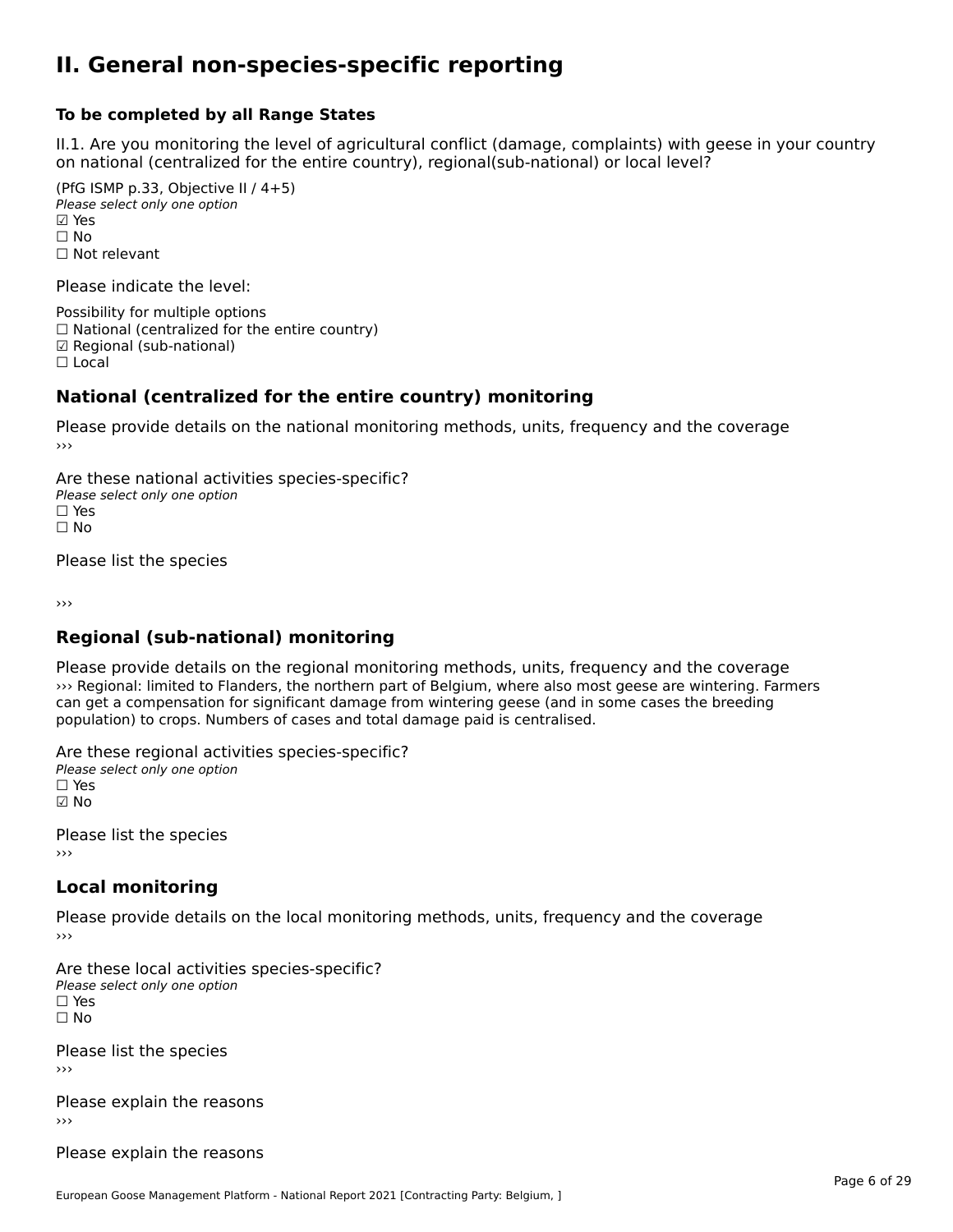II.2. What management measures does your country apply to manage agricultural conflicts related to

(PfG ISMP p. 33, Objective II  $/$  4+5)

Possibility for multiple options

rossibility for multiple options<br>□ No agricultural conflict related to geese has been recorded in my country

 $\Box$  No management measures are applied to manage agricultural conflicts related to geese

☑ Compensation schemes (payments to farmers for losses e.g. crop damage)

© Compensation schemes (payments to familers for losses e.g. crop damage)<br>□ Subsidy schemes (payments to support farmers to provide for/tolerate geese on their land, replacing agricultural use)

use,<br>☑ Scaring schemes or other preventive measures designed to actively keep geese away from farmland

☑ Designation of goose foraging areas (accommodation areas)

□ Designation of goose foraging areas (accommodation areas)<br>□ Derogation shooting to keep geese away from sensitive crops and to reduce population size

 $\Box$  Any other management measures to alleviate agricultural conflict

### **No management measures are applied**

Please explain the reasons ›››

### **Compensation schemes (payments to farmers for losses e.g. crop damage)**

Please indicate the level at which the schemes are applied

Possibility for multiple options

rossibility for multiple options<br>□ National (centralized for the entire country)

□ Regional (centranzed to<br>☑ Regional (sub-national)

☐ Local

Please explain how the damage (yield loss) is determined

››› Flanders: the crop damage is assessed during the growing season. The reduction in the harvest is which is the crop daniage is assessed during the growing season. The reduction in the narvest is<br>measured and compared to reference fields and then paid out on base of market prices at the moment of

Are these schemes species-specific?∩ne these senemes spee<br>Please select only one option ☑ No

Please provide details on the species-specific measures

Please provide any other details (e.g. results), if available

Please explain the reasons

››› The compensation scheme is the same for all damage by protected species and proscribed by law.222 The compensation scheme is the same for an uamage by protected species and proscribed by law.<br>Depending on the type of damage, the compensation can be assessed in another way (e.g. damage to bepending on the type of dama<br>buildings cf. damage to crops).

For crop damage, damage by huntable species is normally not paid for by the authorities as it is the ror crop damage, damage by nuntable species is normally not paid for by the additiontes as it is the<br>responsability of the hunter. For protected non-huntable species, the modus operandi is not species-specific as it doesn't really matter what exact protected species caused it, as long if it's clear it was a protected species.

Is the effectiveness of this scheme evaluated?Please select only one option ☐ Yes☑ No

Please provide details on the evaluation of effectiveness ›››

Please provide any other details (e.g. results), if available

Please explain the reasons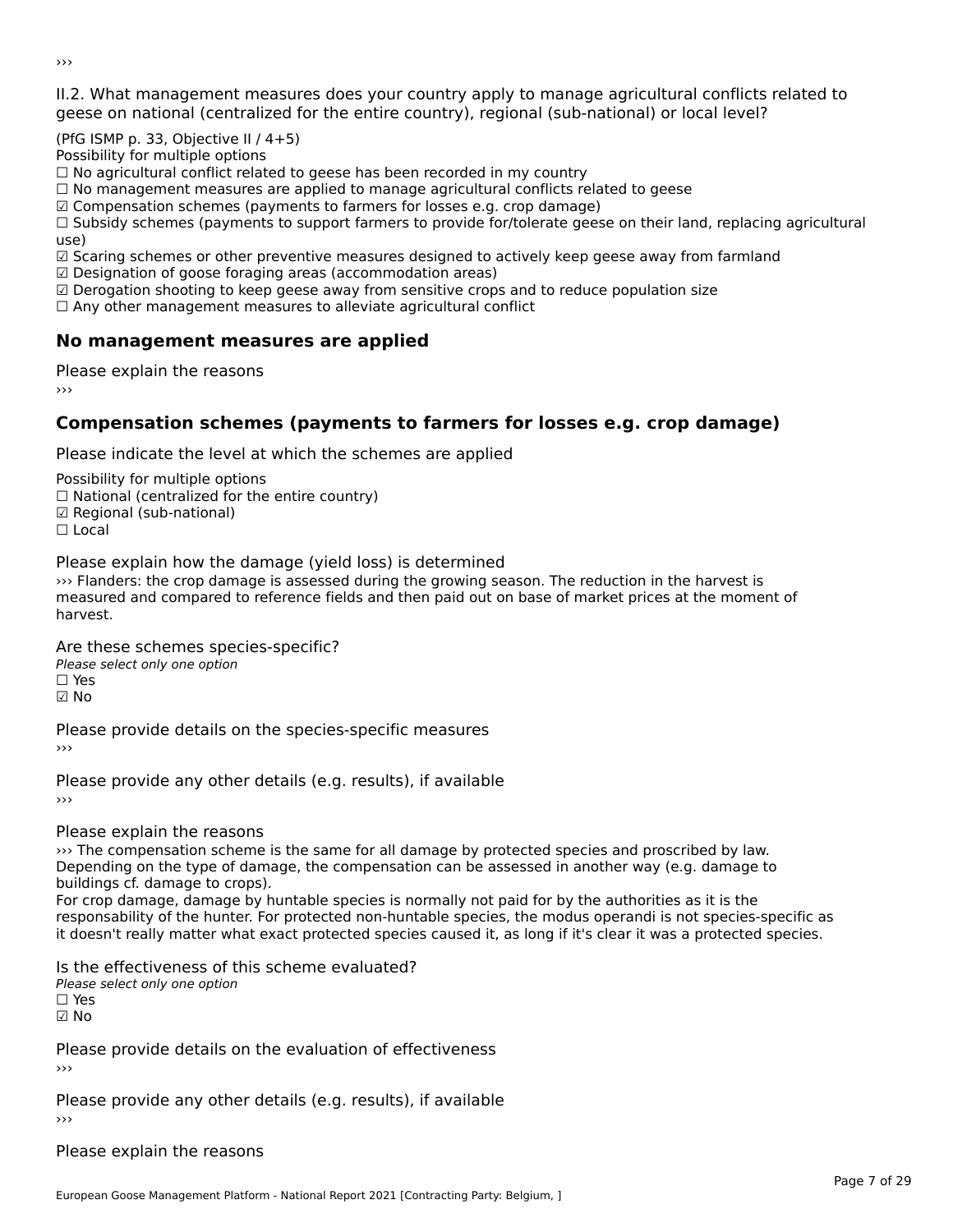››› No real evaluation. But through the contacts with farmers and farmers organisations the compensation scheme is considered as a fair way to tackle the conflicts.

#### **Subsidy schemes (payments to support farmers to provide for/tolerate geese on their land, replacing agricultural use)**

Please indicate the level at which subsidy schemes are provided

Possibility for multiple options

rossibility for multiple options<br>□ National (centralized for the entire country)

□ Regional (sub-national)

☐ Local

Please provide details on the subsidy schemes

Are these schemes species-specific?∩ne these senemes spee<br>Please select only one option  $\square$  Yes ☐ No

Please provide details on the species-specific measures

Please provide any other details (e.g. results) if available

Please explain the reasons›››

Is the effectiveness of this scheme evaluated?□ CIC CILCCLIVENC55 OF C<br>Please select only one option □ Yes<br>□ No

Please provide details on the evaluation of effectiveness

Please provide any other details (e.g. results) if available

Please explain the reasons›››

# **Scaring schemes or other preventive measures designed to actively keep geese away from farmland**

Please indicate the level of the schemes

Possibility for multiple options  $\Box$  National (centralized for the entire country) ם Regional (Sub-national)  $\Box$  Local

Please provide details on the scaring schemes or other preventive measures ››› Scaring is done cf. the legally prescribed best practice and is an obligatory first step in order to be able to www.scaring is done cit the regary<br>get compensation or derogation.

Is the effectiveness of this scheme evaluated?Please select only one optionriease<br>□ Yes ⊠ Yes<br>□ No

Please provide details on the evaluation of effectiveness ››› The geese get used to scaring devices quite quickly. So it often is not enough to really prevent the damage.

Please provide any other details (e.g. results) if available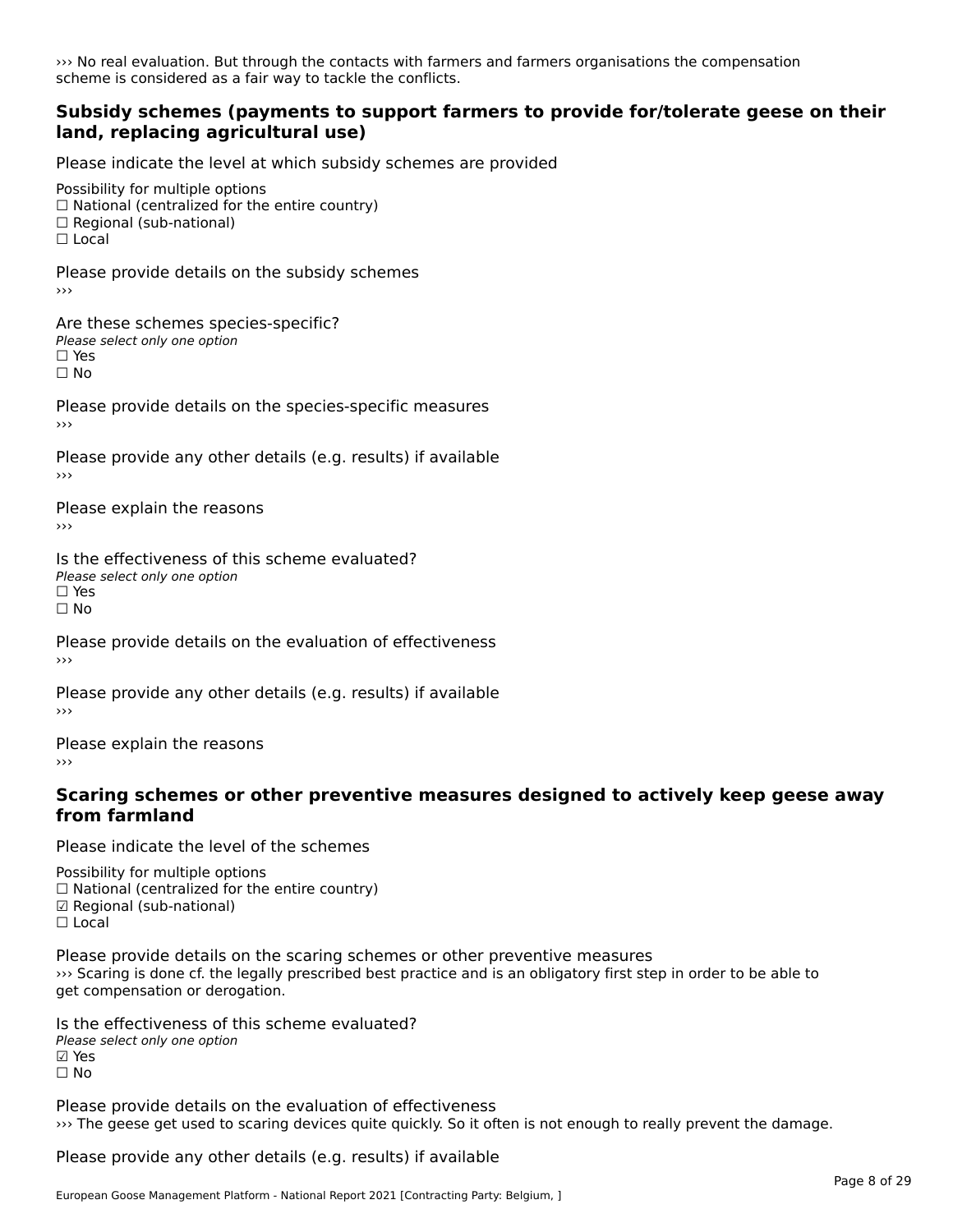Please explain the reasons

### **Designation of goose foraging areas (accommodation areas)**

Please provide details on the foraging areas (accommodation areas) ››› In important areas for wintering water birds (mainly geese or ducks) all hunting is closed after 15 we in important areas for wintering water birds (mainly geese or ducks) an numing is closed<br>november. In these areas, no scaring is needed in order to get crop damage compensation.

Please indicate at which level the foraging areas are designated

Possibility for multiple options  $\Box$  National (centralized for the entire country)  $\boxtimes$  Regional (sub-national)<br> $\Box$  Local

Is the effectiveness of accommodation areas evaluated?Please select only one option☑ Yes☐ No

Please provide details on the evaluation of effectiveness I lease provide details on the evaluation of effectiveness<br>>>> The designated areas remain the main cores for wintering geese.

Please provide any other details (e.g. results), if available

Please explain the reasons

#### **Derogation shooting to keep geese away from sensitive crops and to reduce population size**population size

Please provide species-specific details on the derogation shooting A case provide species specific actails on the derogation shooting.<br>We Derogation shooting is only allowed for geese with an open hunting season: greylag goose and Canada goose.

Please indicate the application level of the derogation shooting

Possibility for multiple options rossibility for multiple options<br>□ National (centralized for the entire country) □ Regional (centranzed to<br>☑ Regional (sub-national)

☐ Local

Is the effectiveness of derogation shooting evaluated? Please select only one option ☑ Yes☐ No

Please provide details on the evaluation of effectiveness ››› Derogation shooting generally helps to reduce the impacts (damage) on the local scale and is mainly we berogation shooting generally neips to reduce the scaring by shooting with little impact on population.

Please provide any other details (e.g. results), if available ››› Derogation shooting is usually practiced for damage during the growing/breeding season; the local birds (greylag goose, Canada goose, ...) adapt quickly to the possible danger and avoid the area where derogation igreyiag goose, Canada goose, ..., adapt quickly to the possible danger and avoid the area where derog<br>is issued. In winter derogation is rarely used because damage is mostly due to non-huntable species or is issued. In winter derogation is rarely used<br>huntable species mixed with other species.

Please explain the reasons

### **Any other management measures taken to alleviate agricultural conflicts**

Please provide details on the management measures that are taken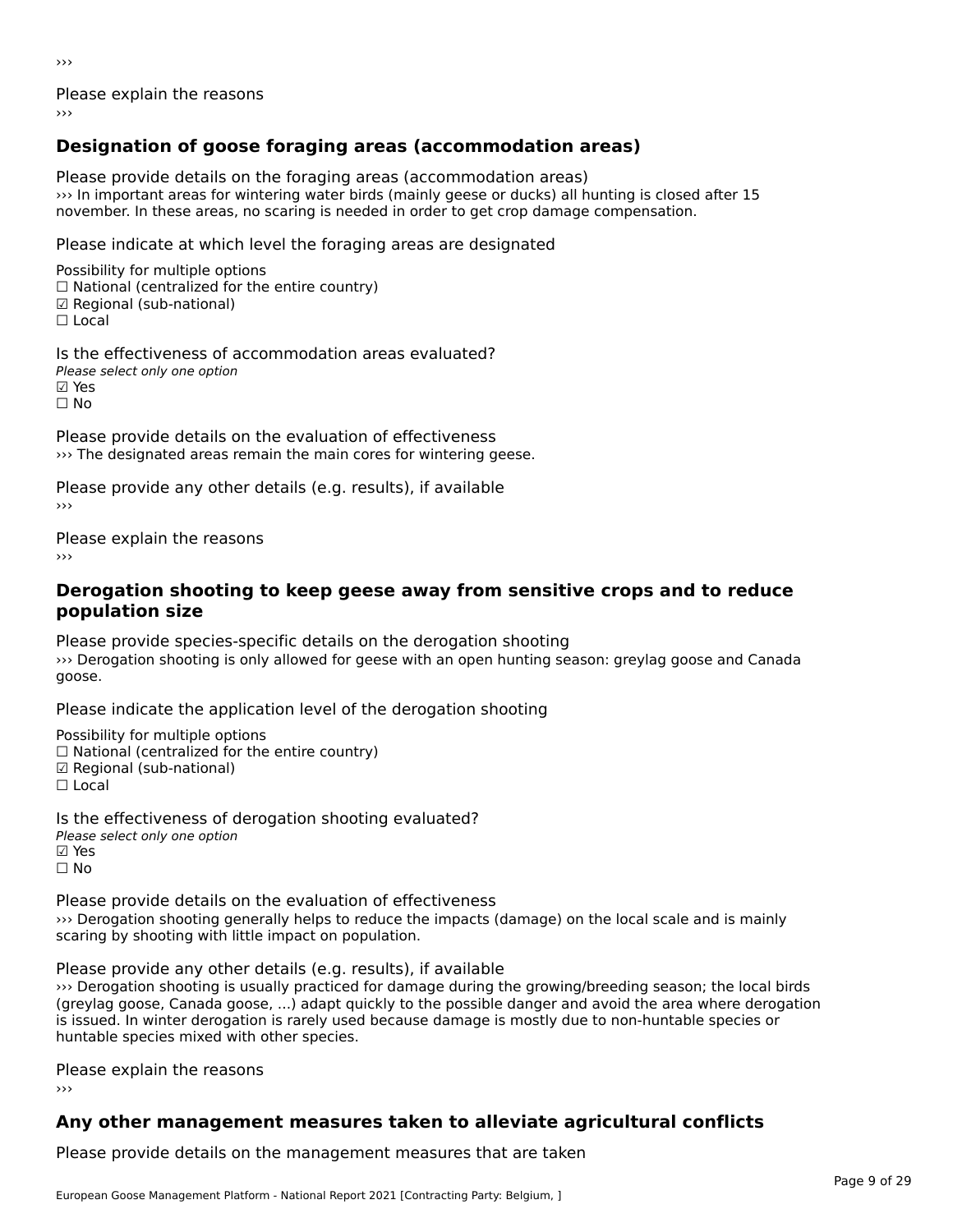Please indicate the level of the measures

Possibility for multiple options

rossibility for multiple options<br>□ National (centralized for the entire country)

□ National (centralized io<br>□ Regional (sub-national)

☐ Local

Are these measures species-specific?

ric criese measures spe<br>Please select only one option

☐ Yesים<br>⊡ No

Please give details on the species-specific measures ›››

Please provide brief details (attach file or provide weblink)

Please explain the reasons

Is the effectiveness of these measures evaluated?Please select only one option ☐ Yes

☐ No

Please provide details on the evaluation of effectiveness

Please provide any other details (e.g. results), if available

Please explain the reasons

II.3. Has your country developed new or adjusted existing legislation to facilitate the implementation of adaptive harvest management within the framework of an ISSAP or ISSMP?

(TBG ISSMP; PfG ISSMP)

Please select only one option ☐ Yes

☑ The legislation has been reviewed and no need to adjust existing or develop new legislation has been identified ⊠ The regislation has been reviewed and no need to adjust existing or develop new regislation has been ident<br>□ No, but the development of new or adjustment of existing legislation is currently under political discussion  $□$  No, but the development of new or adjustment of existing legislation is currently under technical discussion<br> $□$  No, but the development of new or adjustment of existing legislation is currently under technical discus  $\Box$  The legislation has not been reviewed yet for any possible need of adjustment or development of new legislation ☐ Other

Please provide details on the new legislation or the adjustments to existing legislation and the issues riease pro<br>addressed

Please attach the legislation

Please indicate if you have used the Guidance on Implementation of AHM through Domestic Legal ∩egalations (aaopted al.<br>Please select only one option □ Yes<br>□ No

Please explain what other guidance has been used instead ›››

Please provide details ››› For the moment for Belgium there's no role in the process to increase or adapt hunting quota. The current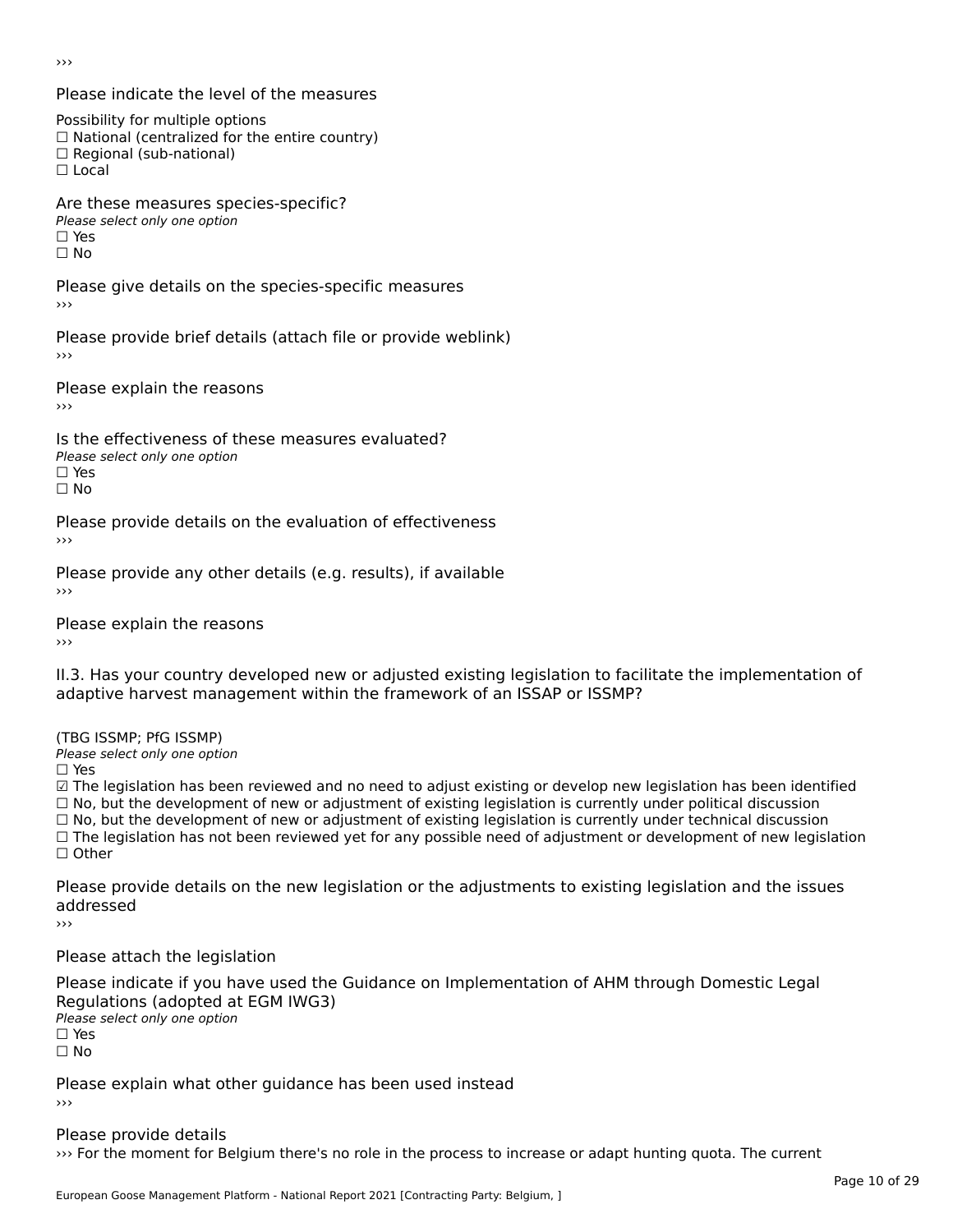hunting legislation and damage compensation schemes suffise to address the problems.

Is there an anticipated date to conclude considerations related to development or adjustment of legislation Fracture to Army within your country

Is there an anticipated date to conclude considerations related to development or adjustment of legislation Fracture to Army within your country  $\rightarrow$   $>$ 

Please explain the reasons ›››

Please specify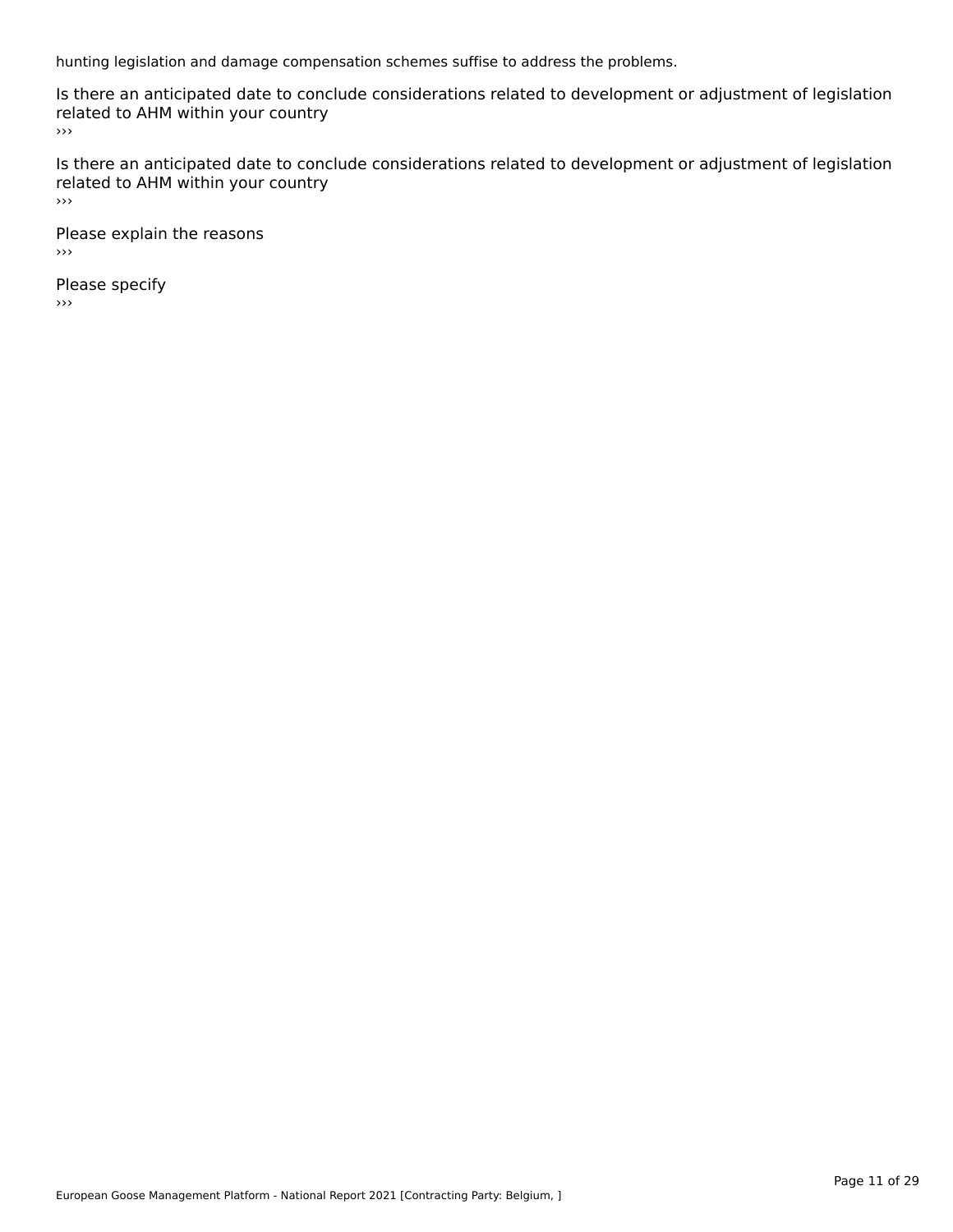### **III. Pink-footed Goose International Species Management Plan (PFG**III. FII<br>ICMAD)

#### **Praticipating Range States: Belgium, Denmark, the Netherlands, Norway**

### **General Implementation**

III.1. Does your country have a national (centralized for the entire country), regional (sub-national) or local

(PfG ISMP, p. 29; Objective II+IV/6) Please select only one option *riease select only one option*<br>□ Yes, adopted and being implemented  $\Box$  res, adopted and being implemented<br> $\Box$  Yes, adopted but not being implemented  $\Box$  A plan(s) is/are being developed ☑ No

Please indicate the level of the plan

Possibility for multiple options rossibility for multiple options<br>□ National (centralized for the entire country) □ National (centralized io<br>□ Regional (sub-national) ☐ Local

#### **National management plan**

Please indicate the date of adoption

**National Management Plan** 

Please indicate by whom the plan was adopted

**National** Management Plan

Please provide details about the implementing agency

**National** Management Plan

Please provide a reference to the plan

**National** Management Plan

Please provide a main contact

**National** Management Plan

Does the management plan/s promote recreational uses such as tourism and hunting?

(PfG ISMP, p. 33, Objective II+IV/6) Please select only one optionPlease select only one option  $\square$  Yes ☐ No

Please provide more details on the activities›››

Please indicate the economic, cultural and other value of the recreational activities at national level

Please explain the reasons ›››

### **Regional management plan**

In case of various management plans, please upload a document or table listing all the management plans, $\frac{1}{2}$  case of various management plans, please uploa including the details required in the sections below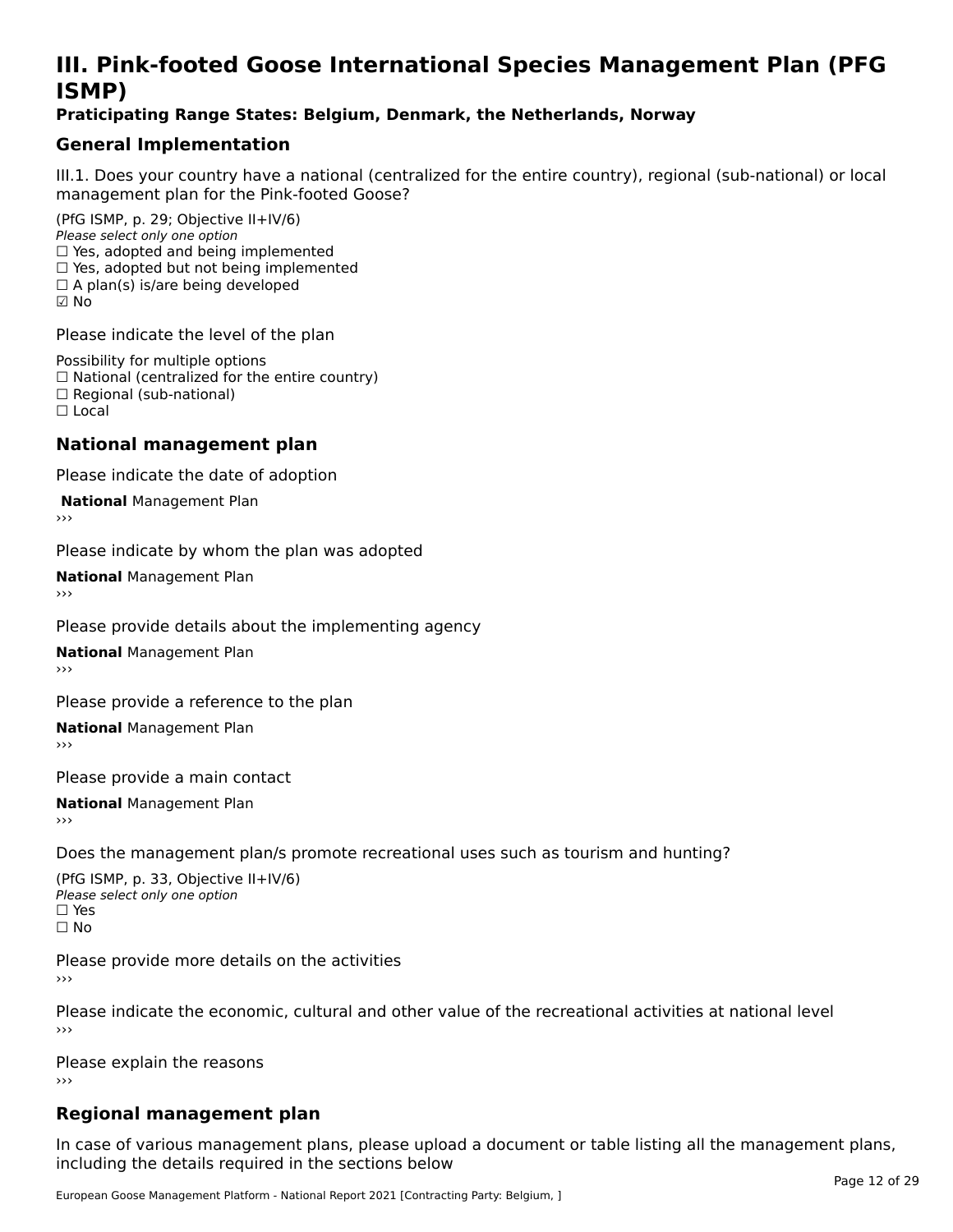Please indicate the region the plan encompasses **Regional** Management Plan Please indicate the date of adoption

**Regional** Management Plan

Please indicate by whom the plan was adopted

**Regional** Management Plan

Please provide details about the implementing agency

**Regional** Management Plan

Please provide a reference to the plan

**Regional** Management Plan

Please provide a main contact

**Regional** Management Plan

Does the management plan promote recreational uses such as tourism and hunting?

(PfG ISMP, p. 33,Objective II+IV/6) ∩∩ וויוכו פון<br>Please select only one option<br>□ Yes □ Yes<br>□ No

Please provide more details on the activities ›››

Please indicate the economic, cultural and other value of the recreational activities at regional level

Please explain the reasons ›››

### **Local management plan**

In case of various management plans, please upload a document or table listing all the management plans, in case or various management plans, please uploa<br>including the details required in the sections below ›››

Please indicate the area the plan encompasses

**Local** Management Plan

Please indicate the date of adoption

**Local** Management Plan›››

Please indicate by whom the plan was adopted

**Local** Management Plan

Please provide details about the implementing agency

**Local** Management Plan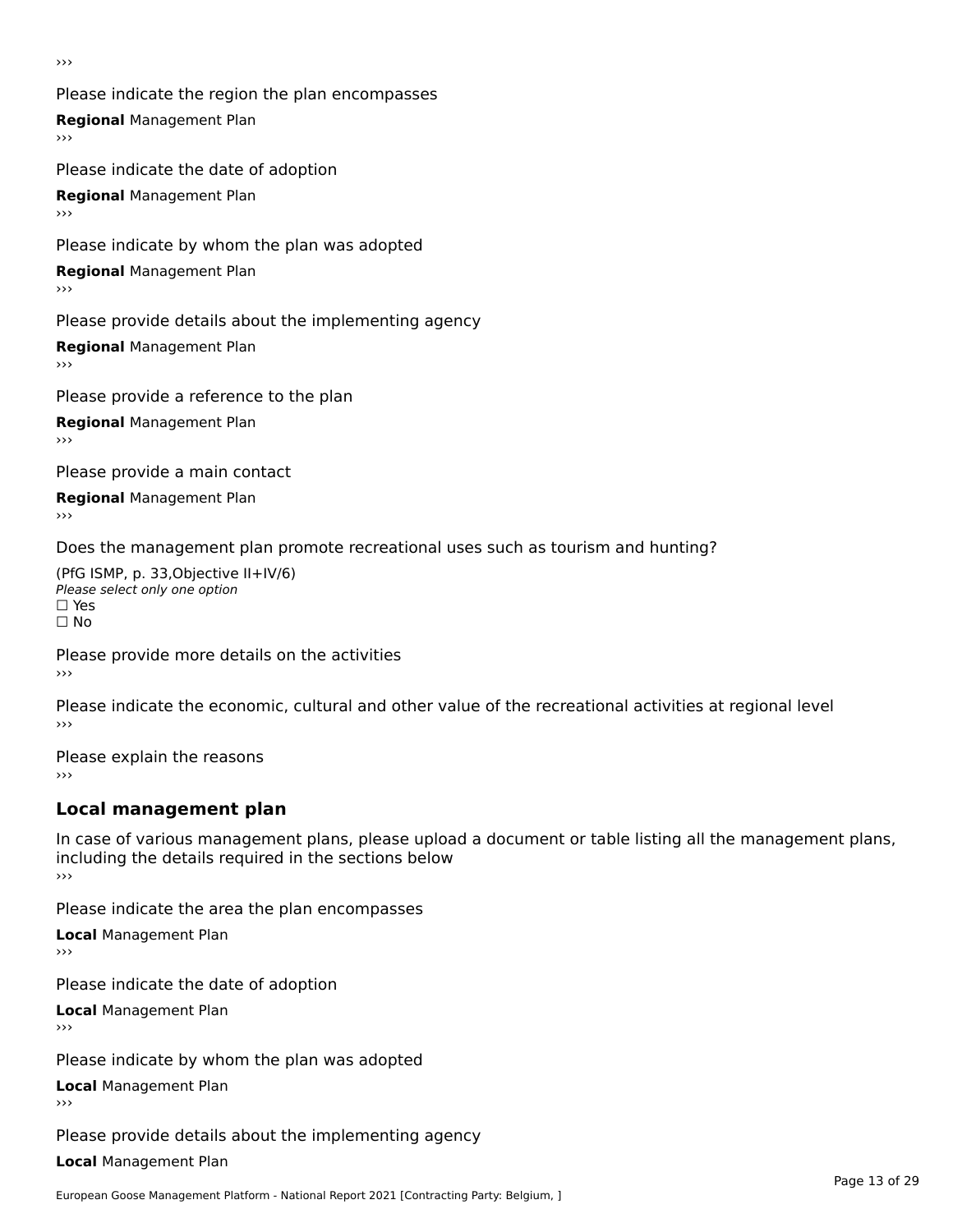#### Please provide a reference to the plan

**Local** Management Plan

Please provide a main contact

**Local** Management Plan

Does the management plan promote recreational uses such as tourism and hunting?

(PfG ISMP, p. 33, Objective II+IV/6) Please select only one option☐ Yes☐ No

Please provide more details on the activities

Please indicate the economic, cultural and other value of the recreational activities at local level

Please explain the reasons ›››

Please indicate the level of the plan ∩ease marcate the lever of the plan<br>□ National (centralized for the entire country) □ National (centralized io<br>□ Regional (sub-national) ☐ Local

#### **National management plan**

Please indicate the date of adoption

National management plan

Please indicate by whom the plan was adopted

National management plan

Please provide details about the implementing agency

National management plan

Please provide a reference to the plan

National management plan

Please provide a main contact

National management plan

### **Regional management plan**

Please indicate the region the plan encompasses Regional management plan

Please indicate the date of adoption

Regional management plan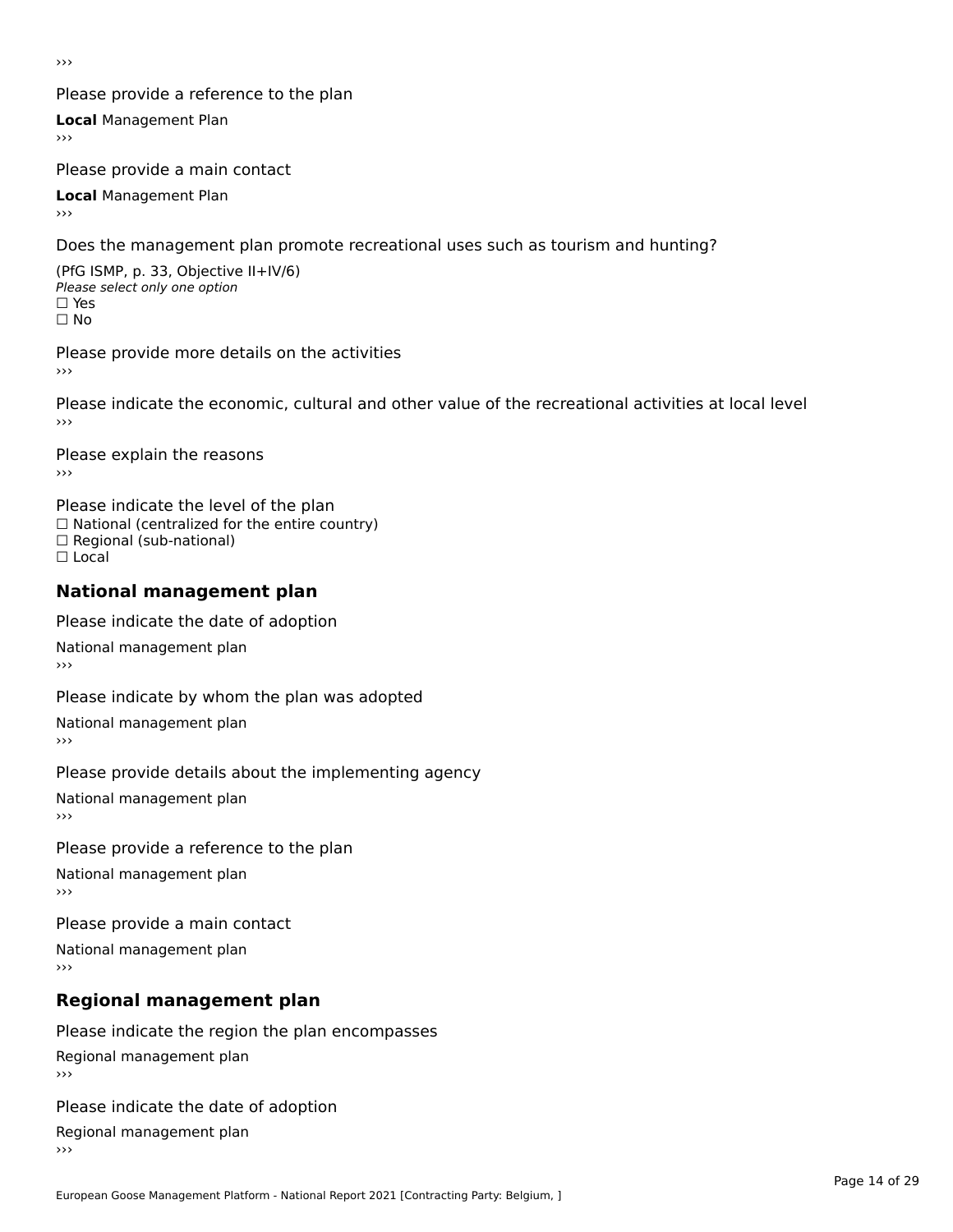#### Please indicate by whom the plan was adopted

Regional management plan

#### Please provide details about the implementing agency

Regional management plan

Please provide a reference to the plan Regional management plan

Please provide a main contact Regional management plan

### **Local management plan**

Please indicate the area the plan encompasses

Local management plan $\overline{\phantom{a}}$  $\rightarrow$   $>$ 

Please indicate the date of adoption

Local management plan $\overline{v}$ 

Please indicate by whom the plan was adopted Local management plan›››

Please provide details about the implementing agency

Local management plan $\overline{v}$ 

Please provide a reference to the plan

Local management plan›››

Please provide a main contact

Local management plan $\overline{v}$ 

In case of various management plans, please upload a document or table listing all the management plans,in case or various management plans, please upload including the details required in the sections above<br>>>>

Are the management plan/s promoting recreational uses such as tourism and hunting?

(PfG ISMP, p. 33, Objective II+IV/6) Please select only one option☐ Yes☐ No

Please provide more details on the planned activities

Please explain the reasons›››

Please indicate why the plan is not being implemented›››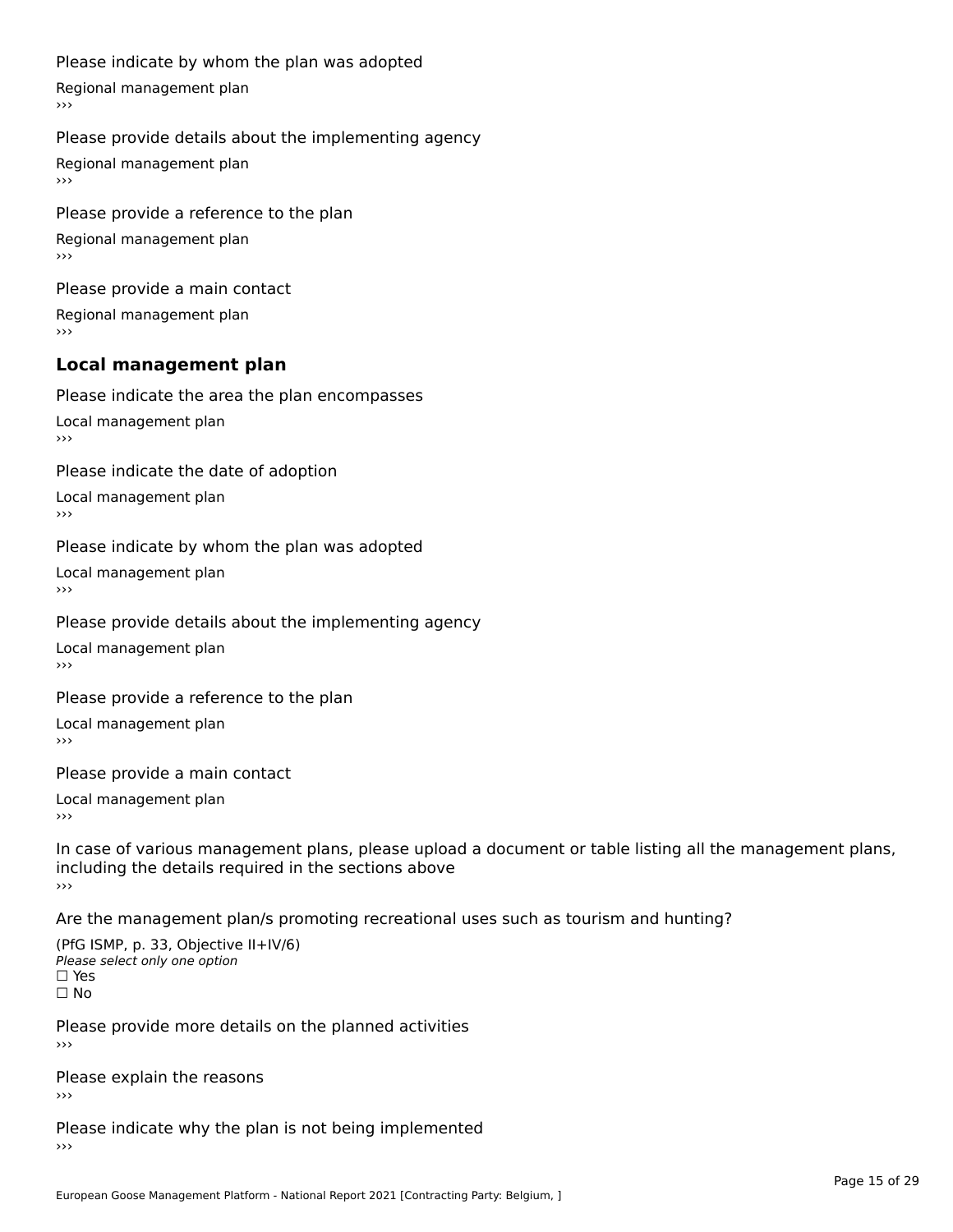Please indicate the timeline for the finalization of the plan

Please indicate when it is expected to be adopted

Please indicate the level of the plan(s) (National, regional, local)

Please explain the reasons

››› On the regional level (Flanders) there has been a decision on the population targets and the surface of habitat to accomodate this population target (Decision of the Flemish Government of 23 july 2010 on the regional conservation targets for the European Birds and Habitats Directives species and habitats). Both are regional conservation targets for the Lufopean birds and habitats birectives species and habitats). Both are<br>decided from a species conservation point of view, in order to keep the wintering sites in a good state for the species. The species is not huntable in Flanders so not management/shooting of the species is involved.

Field for additional information on management plan/s (optional) ››› The regional targets are worked out in more detail in the specific conservation targets for the relevant SPA while regional targets are worked out in more detail in the specific co.<br>Poldercomplex (Decision of the Flemish Government of 23 april 2014).

III.2. Has your country established a working group to support the implementation of the PfG ISMP?

(PfG ISMP, p. 29, Objective  $I+II+II+IV/1$ ) Please select only one option ☑ Yes, a working group has been established⊠ाes, a working group nas been established<br>□ The establishment of a working group is under consideration ☐ No

Please indicate the type of working group that has been established

Possibility for multiple options ☐ National (centralized for the entire country)□ National (centralized io<br>☑ Regional (sub-national) ⊠ Regio<br>□ Local

#### **National working group**

Please indicate the date of establishment›››

Please list the working group members and coordinator ›››

Please provide details about the functions of the working group ›››

Please provide a main contact ›››

### **Regional working group**

In case of multiple regional working groups, please upload a document or table listing all the working groups, including the details required in the sections below››› Flemish working group on the implementation of the international goose management.

Please indicate the region the working group services ››› Flanders

Please indicate the date of establishment ››› The working group was established in 2013, parallel with the international working group.

Please list the working group members and coordinator ››› Coördinator: Floris Verhaeghe (Agency of Nature and Forest) Members: representatives of nature (Agency of Nature and Forest)<br>Members: representatives of nature conservation NGO's, farmers organisations, hunters, governement representatives dealing with goose damage and goose experts.

Please provide details about the functions of the working group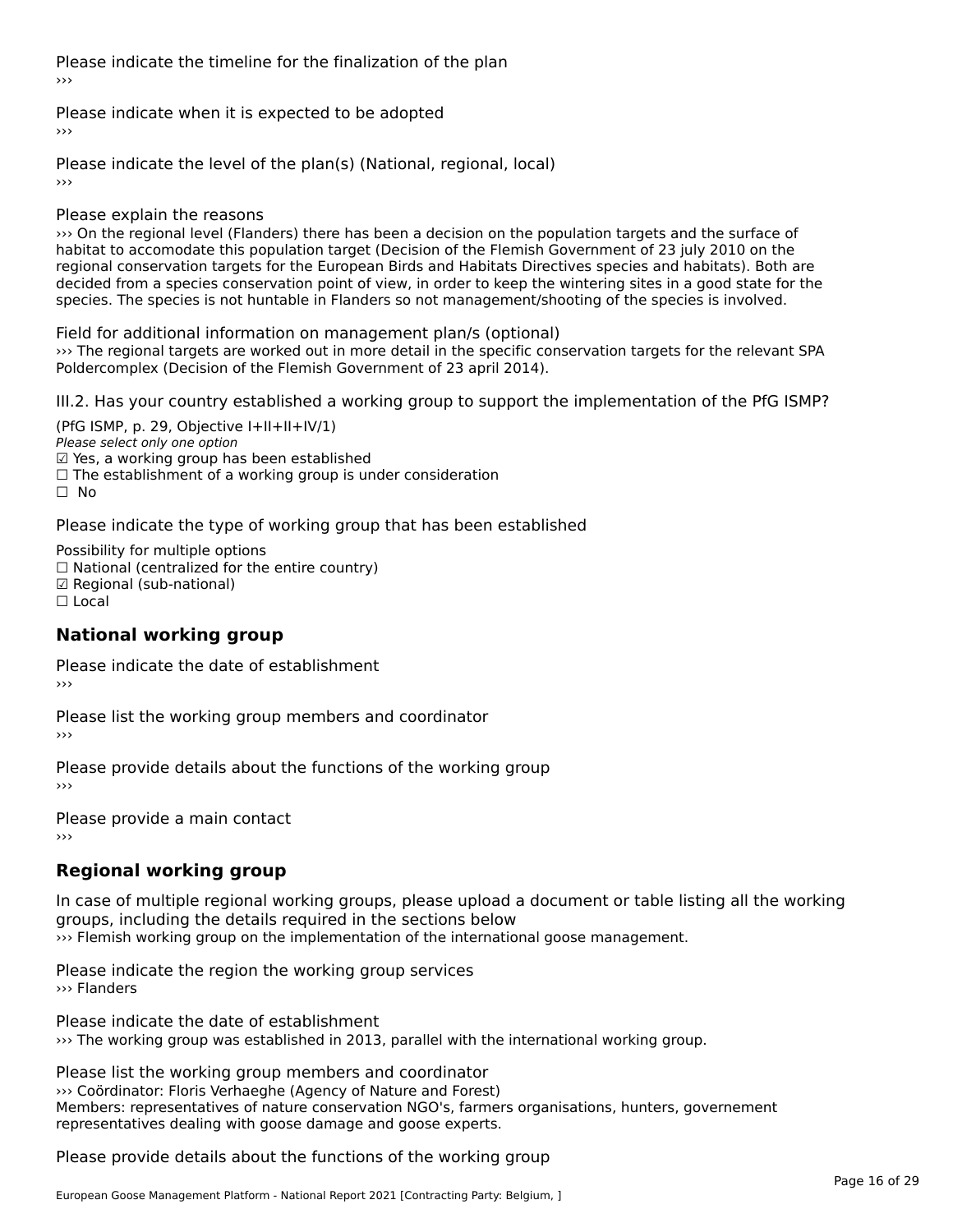››› The working group evaluates the Flemish situation with regards to wintering geese and goose-damage and **prepares the national point of view for the EGMP-working group.**<br>prepares the national point of view for the EGMP-working group.

Please provide a main contact ››› Floris Verhaeghe

### **Local working group**

In case of multiple local working groups, please upload a document or table listing all the working groups, including the details require in the sections above<br>>>>

Please indicate the area the working group services ›››

Please indicate the date of establishment ›››

Please list the working group members and coordinator ›››

Please provide details about the functions of the working group ›››

Please provide a main contact ›››

Please indicate by when a decision on the establishment will be taken

Please indicate which existing structure or capacity is responsible for the implementation of the PfG ISMP instead

Field for additional information on working group (optional) ››› The working group comes together in spring, evaluating the wintering season and preparing points of view we fire working group comes together in sp<br>for the EGMP working group later in spring.

#### **Objective I. Maintain a sustainable and stable Pink-footed Goose population and its range**range

III.3. Have key sites for the Pink-footed Goose been identified in your country?

 $(DFG ICMD, p. 32, 0$ biective  $I(4)$ Please select only one optionPlease select only one option<br>☑ Yes ☐ No

Please upload an Excel table and include specific information for each site on the following items

 $1 \quad \alpha$ 

1 COUI

2 Site<br>3 Size (ha)

د احداد<br>4 Location (decimal geographic coordinates; and separately upload a map indicating roost and main foraging areas 4 Location<br>if possible)

5 Main habitat types

- 6 Has this site been afforded appropriate designation status at international levels (e.g. Ramsar site, SPA, etc.)? 6. Bestweetter status
- 6a Designation status<br>6b Date of designation
- 
- 6c Any other relevant information
- 7 Has this site been afforded appropriate protected area status at national levels? 7a Designation status
- 7a Designation status<br>7b Date of designation
- 
- 7c Any other relevant information
- 8 Does a management plan exist that address the conservation requirements of pink-footed geese?

Ba Boes a management plan exist that address the conservation requirements of plink-looted geese:<br>8a Phovide brief details e.g. about the hunting regulations and other management regimes

>>> Hunting in this area is possible until the 15th of november, when larger numbers of wintering waterbirds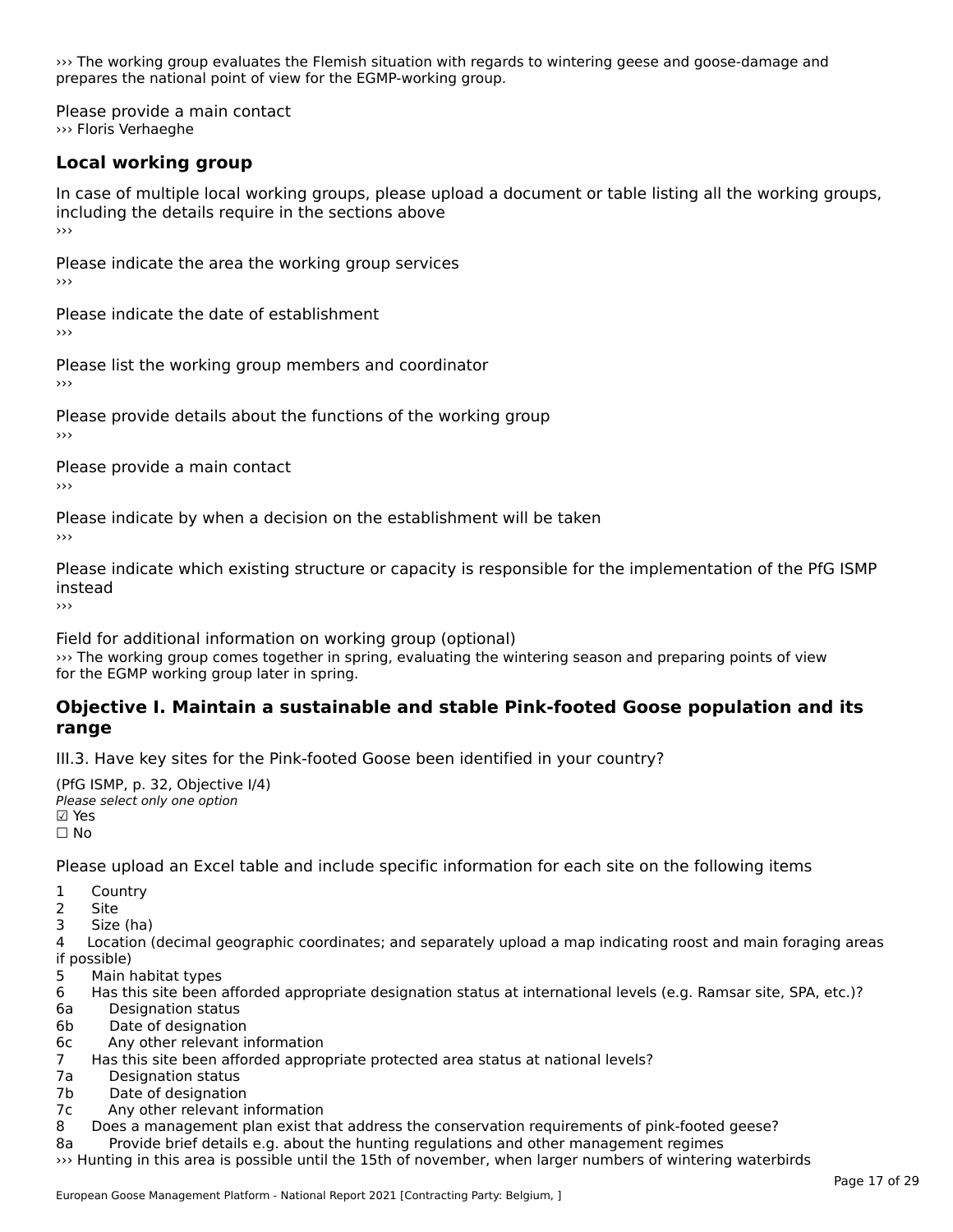arrive.

You have attached the following documents to this answer.[Sheet\\_Pinkfeet\\_SPA\\_Poldercomplex.xlsx](http://aewa-ort.ort-production.linode.unep-wcmc.org/answers/3160752/documents/2376) - SPA Poldercomplex information

Please explain the reasons›››

III.4. Are measures being taken to restore and/or rehabilitate Pink-footed Geese roosting and/or feeding

(PfG ISMP, p. 33, Objective I+II/7) Possibility for multiple options rossiomey for mule<br>□ In staging areas ☑ In the wintering areas☐ Not relevant

### **In the staging areas**

Please provide brief details, listing sites and measures ›››

#### **In the wintering areas**

Please provide brief details, listing sites and measures ››› Restoring extensive areas of wet grasslands with micro-relief.

Please explain the reasons›››

III.5. Has a programme for prevention of Pink-footed Goose breeding on mainland been developed and implemented in your country?

 $(PC I CMP, p. 31, Ok)$ **[only for Norway]**

[only for Norway]

**Polly for Norway,**<br>Please select only one option

 $\Box$  Yes, the programme is being implemented  $\Box$  Yes, the programme is being implemented

 $\Box$  res, but the programme is not being implemented to date

 $\Box$  No, but a programme is under development  $\Box$  No

Please provide information on measures taken to date

Please provide results, if available

Please provide brief details on the measures and timeline of the programme

Please explain why it has not been implemented

Please provide brief details and expected date of enacting it

Please provide details on any other relevant activities undertaken, if any

### **Keep agricultural conflicts to an acceptable level**

III.6. Are agricultural conflicts related to Pink-footed Geese (e.g. crop damage) currently at an acceptable level within your country?

(PfG ISMP, p. 33, Objective II / 4+5)יייכר וייכר (דוייכו)<br>Please select only one option ☐ No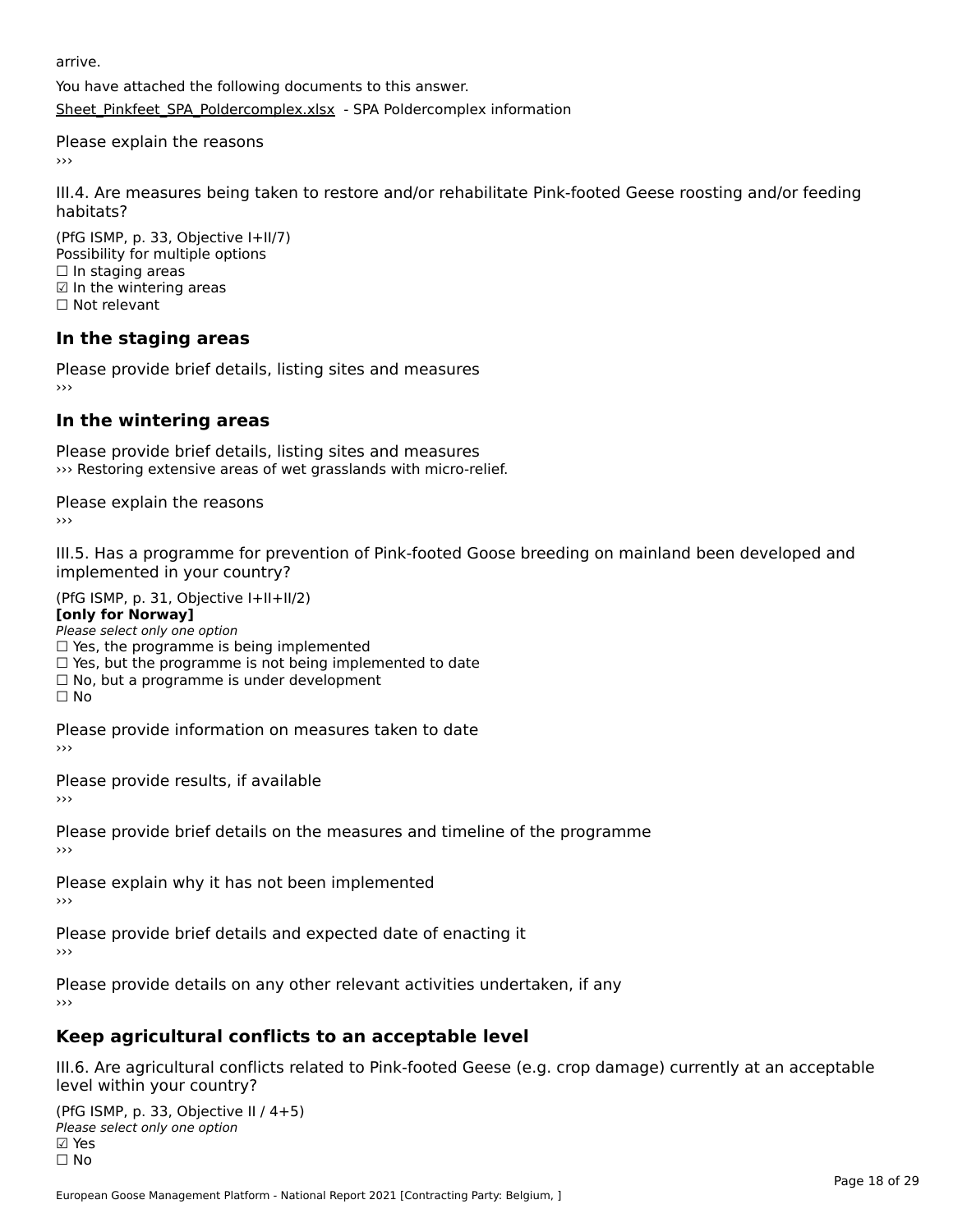Please indicate how these conflicts are being addressed

››› Nature reserves are being managed in order to be as attractive as possible to accommodate the larger www.isacure.reserves.com<br>number of pinkfeet.

number of pinkfeet.<br>There is also a damage compensation scheme when pinkfeet damage crops outside these nature reserves. This is considered as a fair deal by the farmers .

Please indicate how these conflicts are being addressed

Please provide further details, as necessary ›››

### **Objective III. Avoid increase in tundra vegetation degradation on the breeding range**

III.7. Is the extent of arctic tundra degradation on Svalbard caused by the Pink-footed Goose monitored?

(PfG ISMP, p. 33-34, Objective III /8) **[only for Norway] Please select only one option<br>Please select only one option** □ Yes<br>□ No

Please provide details on the type of monitoring activities (who is conducting them and how they are conducted)

›››

Is there an increase in the level of degradation of the arctic tundra? Please select only one option ☐ Yes☐ No

Please provide any results or evidence

Please provide any results or evidence

Please explain the reasons

### **Objective IV. Allow for recreational use that does not jeopardize the population**

III.8. Does your country promote and/or implement (in the past three years) any national or regional (subnno. Does your country promote and/or implement (in the past tillee years) any national or<br>national) hunting-related campaigns, training programmes and/or management activities ?

(PfG ISMP, p. 31, Objective VI/3) **[only Norway and Denmark]** Possibility for multiple options ☐ Wise use hunting practices  $\Box$  wise use numing practices<br> $\Box$  Best practices to reduce crippling rates □ Best practices to reduce crippinig rates<br>□ Self-organization and coordination of local hunting

□ Sen-organization and coordination or local nunting<br>□ No campaigns, programmes or activities have been implemented

#### **Wise use hunting practices**

Please provide brief details (attach files or provide web links, if available) ›››

### **Best practices to reduce crippling rates**

Please provide brief details (attach files or provide web links, if available)

### **Self-organization and coordination of local hunting**

Please provide brief details (attach files or provide web links, if available)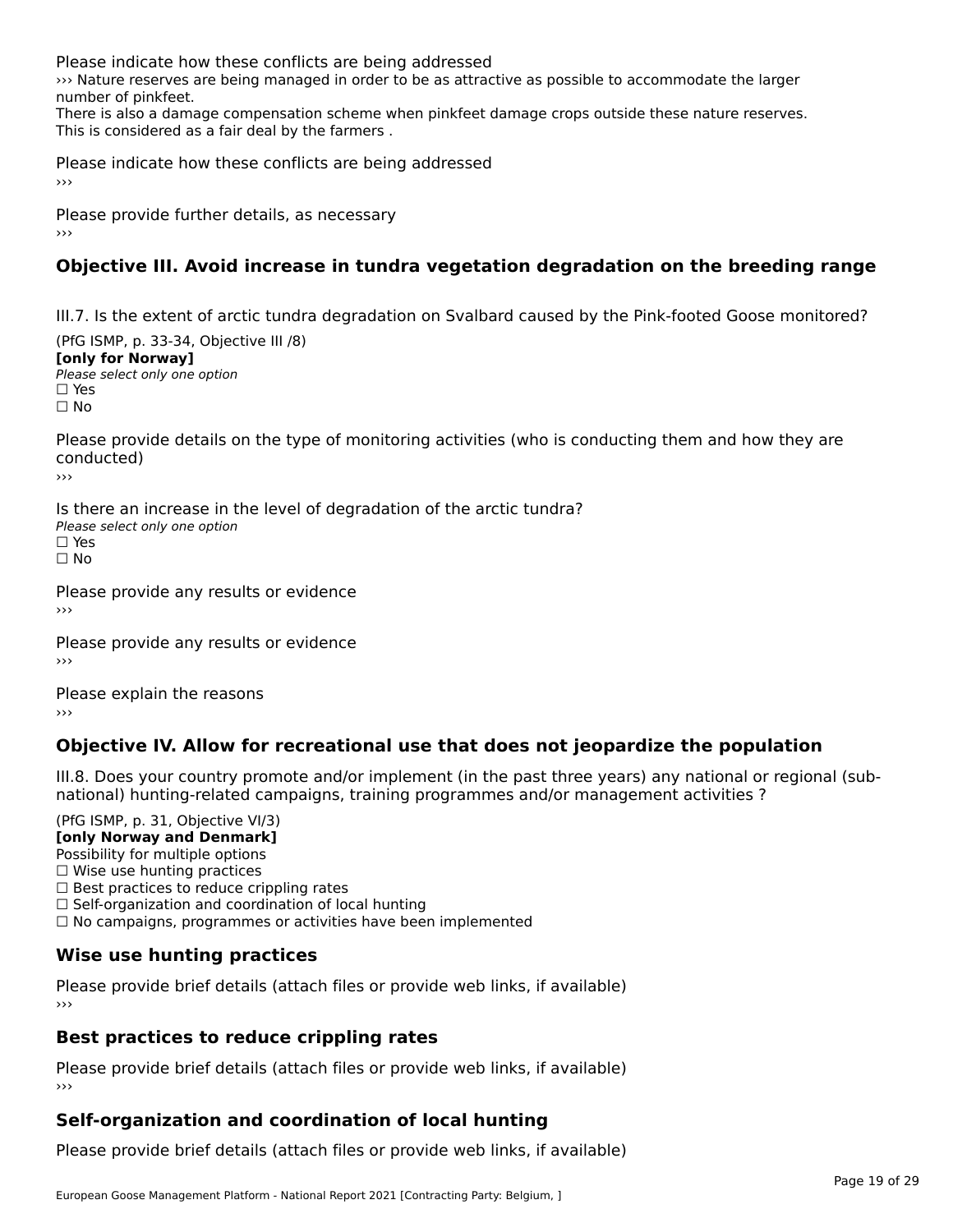Please explain the reasons  $\rightarrow$   $>$ 

# **Optionally, please provide any other information related to the implementation of the PfG ISMP**

Please provide further information here  $\rightarrow$   $>$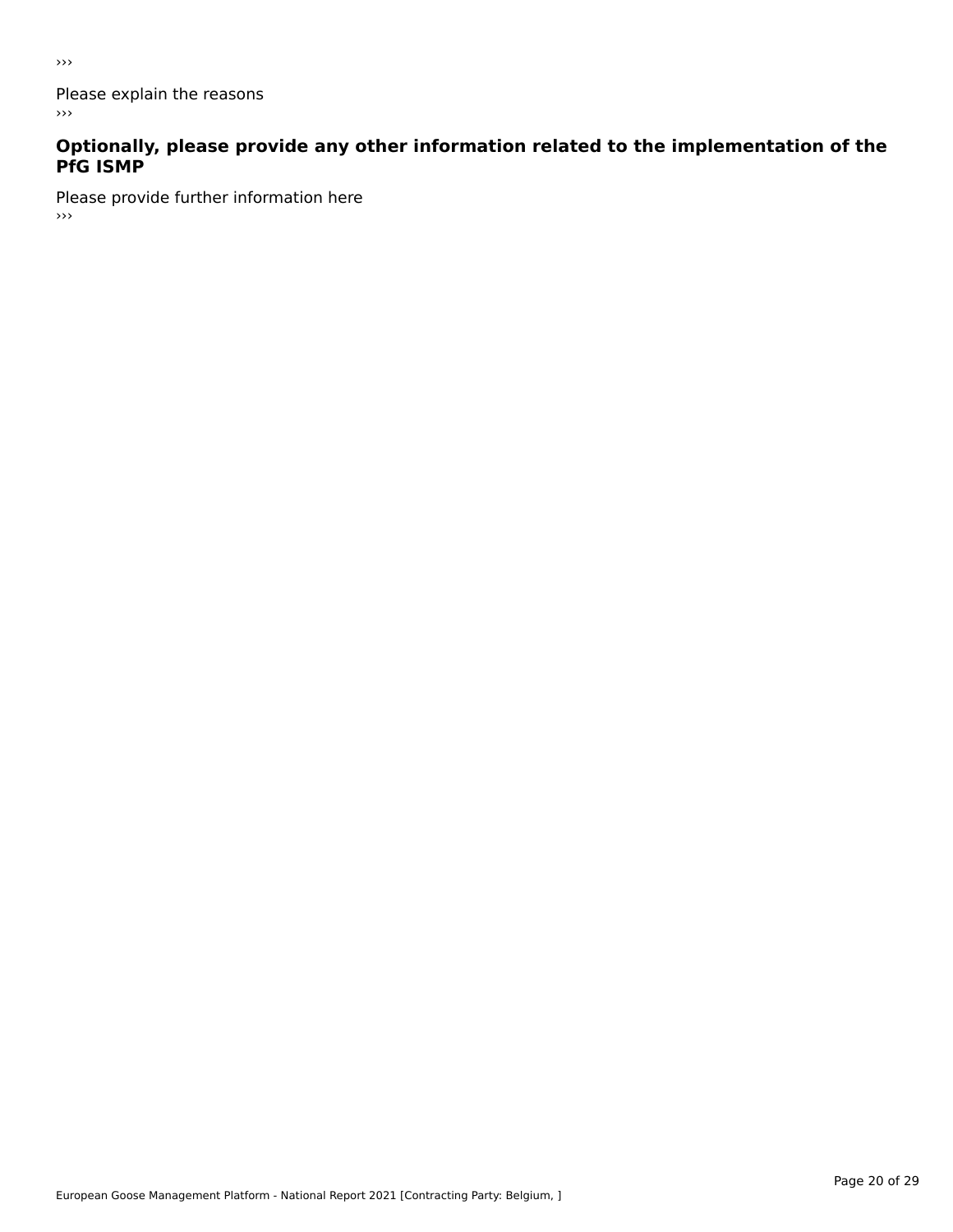#### **IV. Sub-section A: Taiga Bean Goose International Single Species Action Plan (TBG ISSAP) - Eastern 1 Management UnitAction Plan (TBG ISSAP) - Eastern 1 Management Unit**

Participating Range States**: Belarus, Estonia, Germany, Latvia, Ukraine** 

#### **Objective 1. Increase survival rate of adults**

#### **Result 1.1 Legal harvest does not jeopardize an increase of adult survival rates**

IV.1. Has your country developed and adopted legislation for the closure of hunting of TBG to allow for TBG IV.1. Thas your country developed and add<br>to pass before goose hunting is opened?

(activity 1.1.1.1 Workplan for the implementation of non-AHM related actions (2018-2020) agreed at the 3rd EGM IWG meeting in Leeuwarden, the Netherlands in June 2018)

#### [all Participating Range States]

Please select only one option ☐ Yes, developed and adopted

 ☐ Yes, developed but not adopted $\Box$  ies, developed but not adopted

Please describe what legislation has been developed

Please indicate when it was adopted

Please indicate how the legislation is enforced

Please describe what legislation has been developed

Please indicate the timeframe when the legislation is expected to be adopted

Please explain the reasons

#### **IV.2. Please indicate how you are improving the knowledge of the occurrence of TBGon sub-species level in your country**on sub-species level in your country

on sub-species fever in your country<br>(activity 1.1.1.2 Workplan for the implementation of non-AHM related actions (2018-2020) agreed at the **Brd EGM IWG meeting in Leeuwarden, the Netherlands in June 2018)** 

#### [all Participating Range States]

IV.2.1. Ensuring national monitoring at all known key sites <del>■ Western Chroning</del> Hational<br>Please select only one option □ Yes<br>□ No

Please describe the activities undertaken

Please list the key sites where monitoring activities are being undertaken

Please provide relevant documents or weblinks

Please explain the reasons

›››

IV.2.2. Providing identification training to people carrying out the monitoring activities Please select only one option<br>□ Yes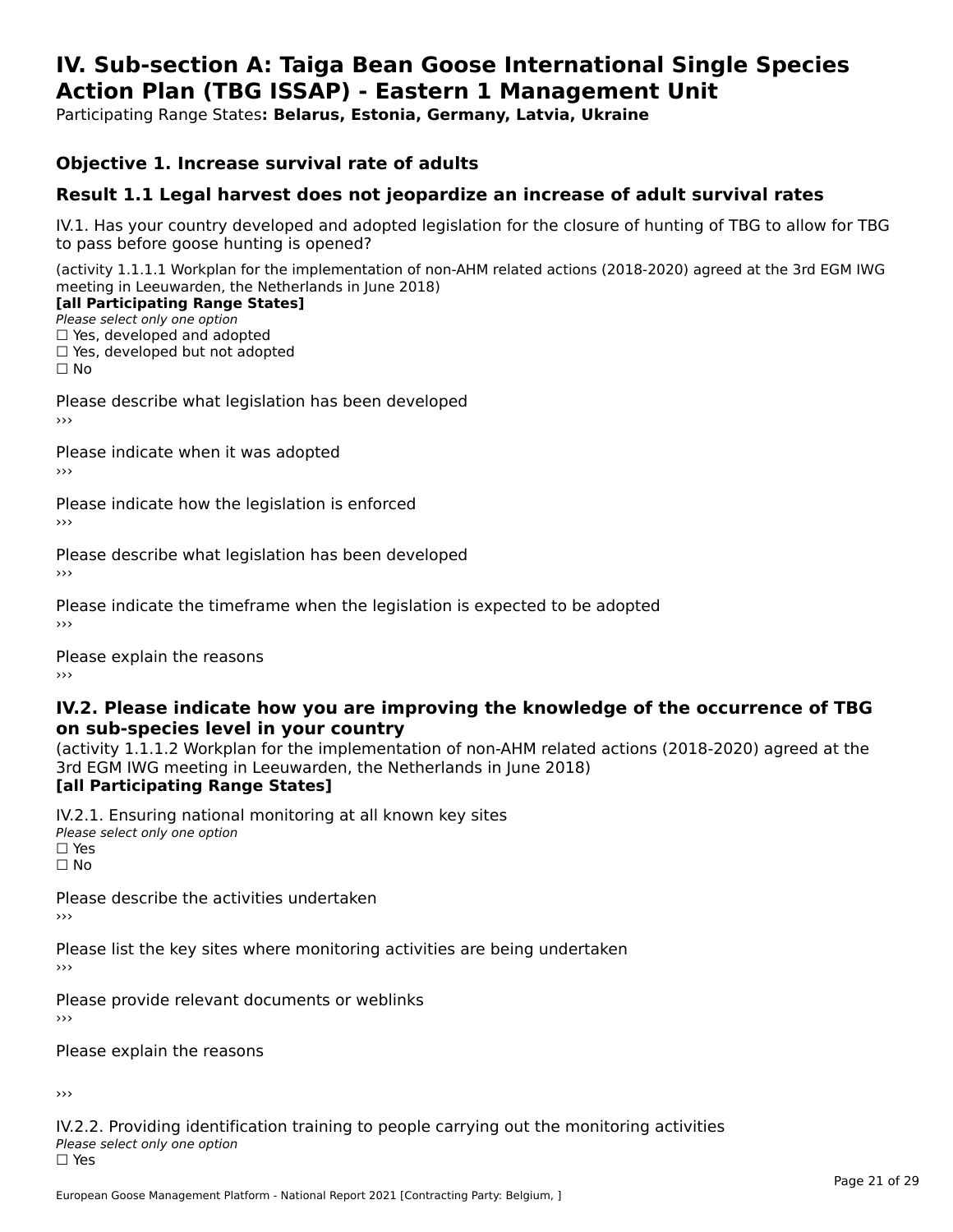#### ☐ No

Please describe the activities undertaken›››

Please provide relevant identification materials or weblinks, if available

Please explain the reasons

IV.2.3. Providing equipment to people carrying out the monitoring activities Please select only one option ☐ Yes□ Yes<br>□ No

Please describe the activities undertaken›››

Please provide relevant documents or weblinks

Please explain the reasons ›››

IV.2.4. Carrying out a satellite/GPS tagging project on TBG in the wintering/staging areas <del>∩</del><br>Please select only one option □ Yes<br>□ No

Please describe the activities undertaken›››

Please provide relevant documents or weblinks

Please explain the reasons

IV.2.5. Any other relevant activities Please select only one option ☐ Yes□ Yes<br>□ No

Please describe the activities undertaken›››

Please provide relevant documents or weblinks

### **Result 1.2 Illegal harvest is reduced to non-significant levels**

IV.3. Does your country implement an awareness-raising campaign for hunters to complement necessary rv.5. Does your court<br>legislation changes?

(activity 1.2.2.1 Workplan for the implementation of non-AHM related actions (2018-2020) agreed at the 3rd EGM IWG meeting in Leeuwarden, the Netherlands in June 2018)

#### **[Only for Belarus and Ukraine]**

**LOTTLY TOT Detailed and O**<br>Please select only one option

riease select only one option<br>□ Yes, an awareness-raising campaign is being implemented<br>□ Yes, an awareness-raising campaign is under development

□ No, but an awareness-raising campaign is under development<br>□ N。

 $\Box$  No

Please indicate who is involved in the implementation (e.g. national NGOs, research institutes, etc.)

Please provide brief details about the activities that are being implemented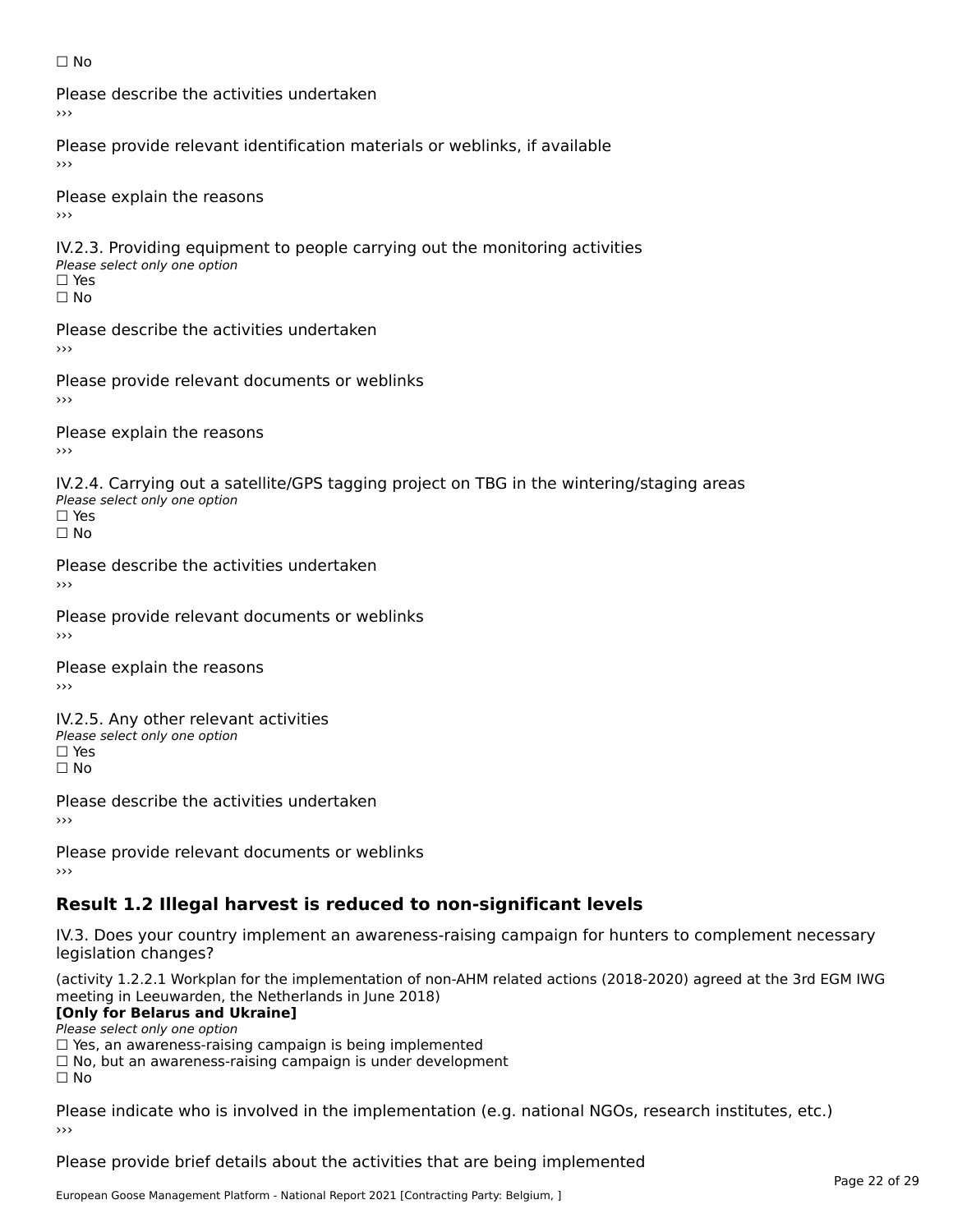Please provide a weblink or upload more information on the campaign›››

Does the campaign include guidance on identification of grey geese? Please select only one option<br>□ Yes □ Yes<br>□ No

Please upload identification guides and provide weblinks ›››

Please provide further information, if available

Please explain the reasons

Please indicate who is in charge of developing the campaigns

Please provide information on when the development is expected to be finalized

Please indicate when the implementation of the campaign is envisaged to start

Please provide reasons why an awareness-raising campaign is not in place

IV.4. Has special publication on the occurrence of the Taiga Bean Goose been produced and disseminated?

(activity 1.2.2.2 Workplan for the implementation of non-AHM related actions (2018-2020) agreed at the 3rd EGM IWG **[Only for Ukraine]**

**□ Yes produced and disseminated**<br>Please select only one option  $\Box$  ies produced and disseminated  $\Box$  ies, currently being produced

Please provide details on dissemination, upload publication or provide weblink

Please provide details on the timeframe

Please indicate who is in charge of producing the publication

Please provide details on the dissemination plans

Please explain the reasons ›››

### **Other objectives and results as decided by the EGM IWG**

### **Reducing Taiga Bean Goose crippling**

IV.5. Have you undertaken any activities to reduce TBG crippling rates?

(activity agreed at the 1st EGM IWG meeting in Kristianstad, Sweden in December 2016) **[all Participating Range States]**

#### [all Participating Range States] **Lan T articipating Range**<br>Please select only one option

□ Yes<br>□ No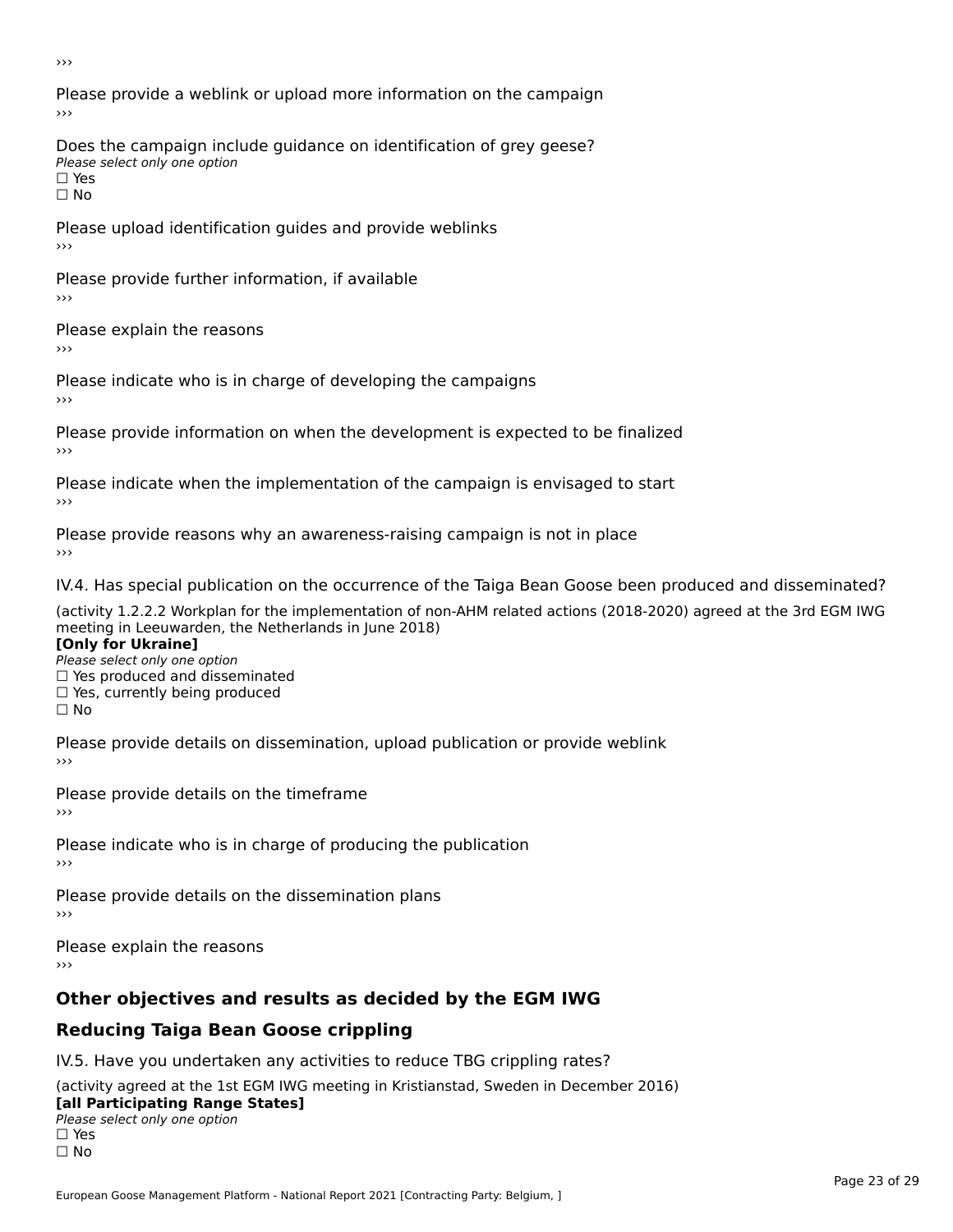☐ Not applicable

Please provide details on the activities

Please explain the reasons

Please explain the reasons

### **Raising identification skills and awareness amongst hunters**

IV.6. Have training programmes to develop identification skills amongst hunters been organized by national hunting associations?

(activity agreed at the 1st EGM IWG meeting in Kristianstad, Sweden in December 2016) **[all Participating Range States]**[all Participating Range States] **Lan Tarticipating Range**<br>Please select only one option ☐ Yes☐ No□ Not applicable

Please provide more information on the training programmes

Have the training programmes been developed in cooperation with BirdLife partners and other conservation NGOs?Please select only one option☐ Yes☐ No

Please provide a list of cooperating partners

Please provide more information of detailed activities with partners

Please upload any relevant materials

Please provide weblinks

Please explain the reasons

Please explain the reasons›››

Please explain the reasons›››

#### **Optionally, please provide any other information related to the implementation of the TBG ISSAP**

Please provide information here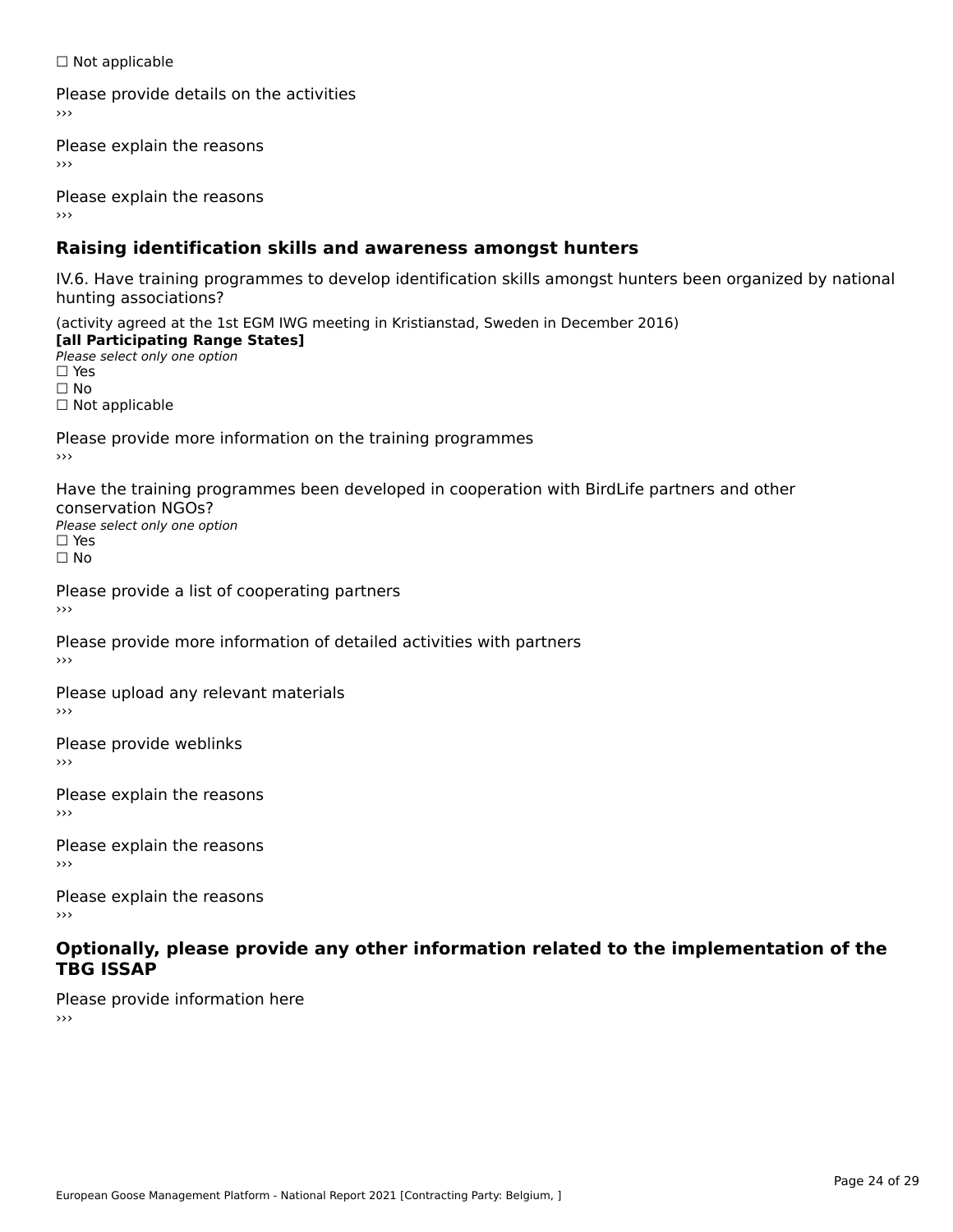### **V. Sub-section B: Taiga Bean Goose International Single SpeciesAction Plan (TBG ISSAP) - Western and Central Management Units**

Participating Range States: **Denmark**, **Finland**, **Norway, Sweden**, **UK**

### **Objective 1 Increase survival rate of adults**

### **Result 1.2 Illegal harvest is reduced to non-significant levels**

V.1. Is TBG shooting investigated in north-east Jutland and Zealand?

(activity 1.2.2.1 Workplan for the implementation of non-AHM related actions (2018-2020) agreed at the 3rd EGM IWG meeting in Leeuwarden, the Netherlands in June 2018) **[Only for Denmark]** 

**□ Please select only one option** □ Yes<br>□ No

Please indicate what activities have been undertaken›››

Please provide results, relevant publications and weblinks ›››

Please explain the reasons›››

#### **Result 1.3: Impact of huntable native predators in breeding and moulting areas is reduced**

V.2. Are annual campaigns undertaken amongst hunters in the breeding areas to strengthen fox v.z. Are annual campaigns und<br>management in your country?

(activity 1.3.1.1 Biannual Taiga Bean Goose implementation plan agreed at the 1st EGM IWG meeting in Kristianstad, Sweden in December 2016)

**[Only for Finland]** Please select only one optionriease<br>□ Yes □ Yes<br>□ No

Please list the areas where the campaigns are being undertaken

Please list the hunting associations involved

Please provide any other relevant details and weblinks ›››

Please explain the reasons

V.3. Has fox management in northernmost Finland been further strengthened by the Finnish Wildlife v.5. Has fox management in northernmost F<br>Agency and the Forestry and Parks Service?

(activity 1.3.1.2 Biannual Taiga Bean Goose implementation plan agreed at the 1st EGM IWG meeting in Kristianstad, Sweden in December 2016) Sweden in December 2016)

[Only for Finland]

**Please select only one option** □ Yes<br>□ No

Please explain what activities have taken place

Please provide results, relevant publications and weblinks ›››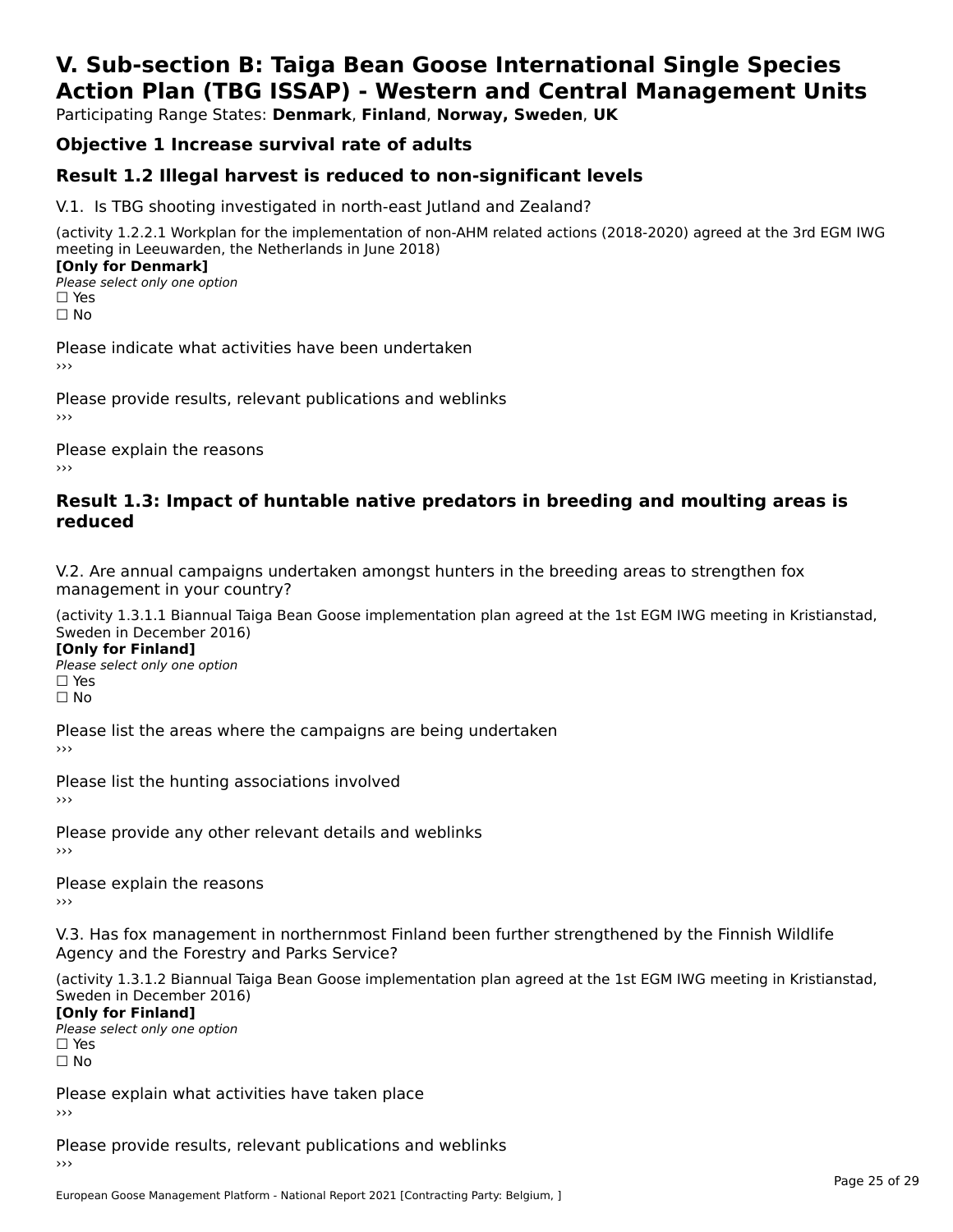### **Result 1.4: Impact of alien predators in breeding and moulting areas is reduced**

V.4. Does your country implement programmes for the eradication of the raccoon dog?

(activity 1.4.1.1 Workplan for the implementation of non-AHM related actions (2018-2020) agreed at the 3rd EGM IWG meeting in Leeuwarden, the Netherlands in June 2018) **[Only for Finland and Sweden]**

**Please select only one option** 

□ Yes<br>□ No

Please provide details about the eradication programme(s) (scope, implementing entities, etc.)

Please provide details on the effectiveness of the programmes

Please provide an update on the current status of the raccoon dog

Please explain the reasons

### **Objective 2. Increase reproductive rates**

### **Result 2.2: Intraspecific competition in spring staging areas is reduced**

V.5. Please provide updates on the implementation of the "fields for geese" programme

(activity 2.2.1.1 Workplan for the implementation of non-AHM related actions (2018-2020) agreed at the 3rd EGM IWG meeting in Leeuwarden, the Netherlands in June 2018) <u>Iony</u> ioi swedenj

V.6. Please provide information on the continuation and implementation of the "unharvested-fields-forbirds" programme (within the Common Agricultural Policy)birds" programme (within the Common Agricultural Policy)

(activity 2.2.1.2 and 2.2.1.3) **CONDUCTS**<br> **[Only for Finland]** 

#### **Objective 3. Stop ongoing loss, fragmentation and degradation of habitats, and restore lost, fragmented and degraded habitats**

#### **Result 3.1: Impact of forestry works is reduced**

V.7. Have working models been developed for wildlife-friendly forest management?

(activity 3.1.1.1 Workplan for the implementation of non-AHM related actions (2018-2020) agreed at the 3rd EGM IWG

#### **[Only for Finland]**

**Please select only one option** □ Yes<br>□ No

Please provide details on the working models developed›››

Are these models being implemented? ∩ne enese moders being<br>Please select only one option □ Yes<br>□ No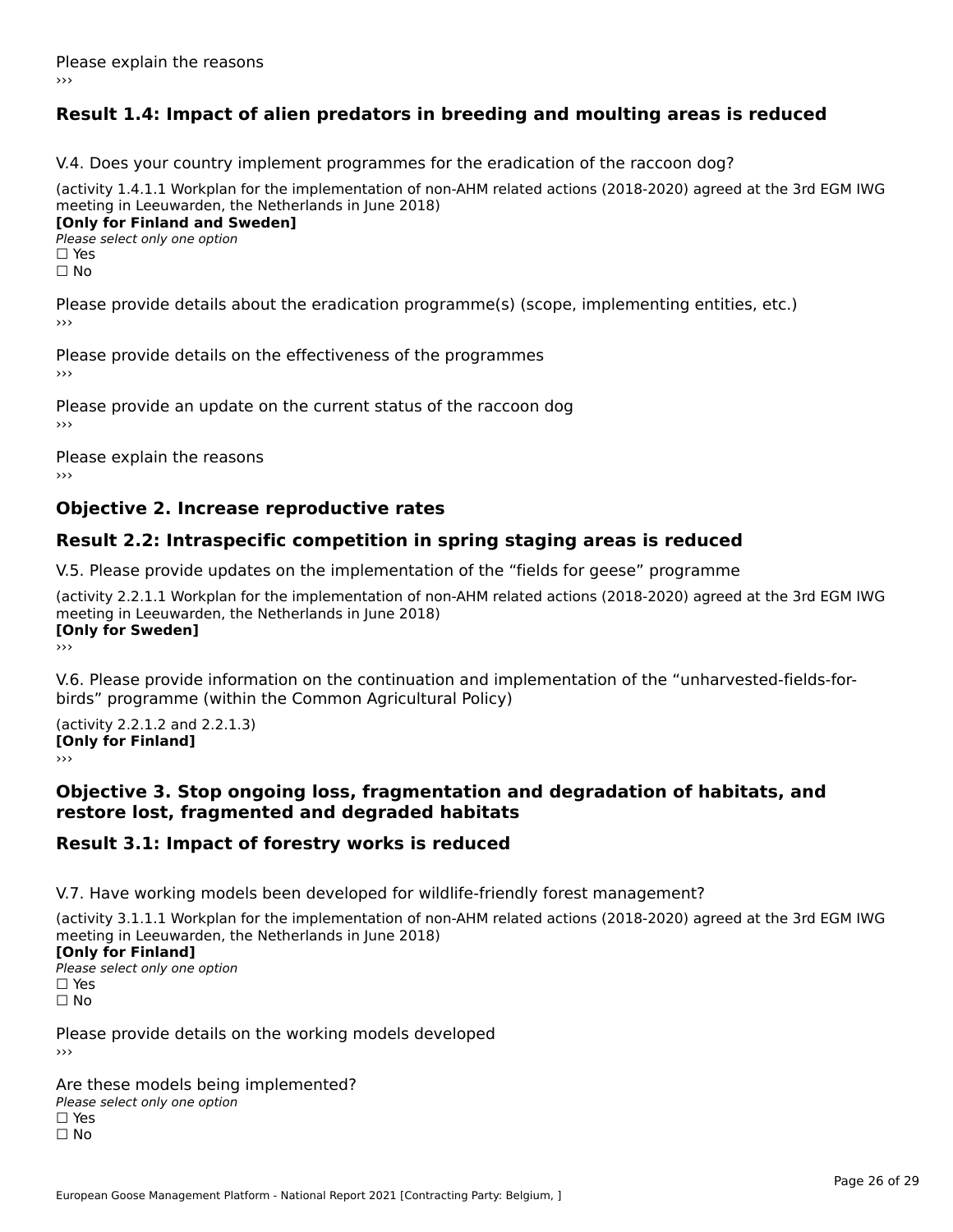Please provide more information on the progress

Have these models been promoted to reach forest owners? ∩ave these models bee<br>Please select only one option □ Yes<br>□ No

Please provide more information›››

Please explain the reasons ›››

Have these models been promoted to reach forest corporations? ∩ave these models bee<br>Please select only one option □ Yes<br>□ No

Please provide more information›››

Please explain the reasons ›››

Please explain the reasons›››

Please explain the reasons›››

V.8. Please indicate the implementation progress to reach the annual goals for mire restoration

(activity 3.1.2.1 Workplan for the implementation of non-AHM related actions (2018-2020) agreed at the 3rd EGM IWG meeting in Leeuwarden, the Netherlands in June 2018) **[all Participating Range States]** ›››

**Result 3.3: Breeding, staging and wintering habitats are not further lost due to oil andgas or renewable energy developments**

#### gas or renewable energy developments

V.9. Are you monitoring the collision risk posed by renewable energy developments to TBG close to the Special Protection Areas, identified as their important wintering sites?

(activity 3.3.1.1 Workplan for the implementation of non-AHM related actions (2018-2020) agreed at the 3rd EGM IWG **[only for Denmark and other Range States as applicable]**

**Please select only one option** □ Yes<br>□ No

Please provide information on the relevant actions that have been undertaken ›››

Please provide any results, if available

Please explain the reasons

### **Result 3.4: Impact of agriculture on natural Taiga Bean Goose habitats is minimized**

V.10. Has the area of managed coastal grasslands under the Common Agricultural Policy (CAP) increased in

(activity 3.4.1.1 Workplan for the implementation of non-AHM related actions (2018-2020) agreed at the 3rd EGM IWG meeting in Leeuwarden, the Netherlands in June 2018) **[only for Finland]**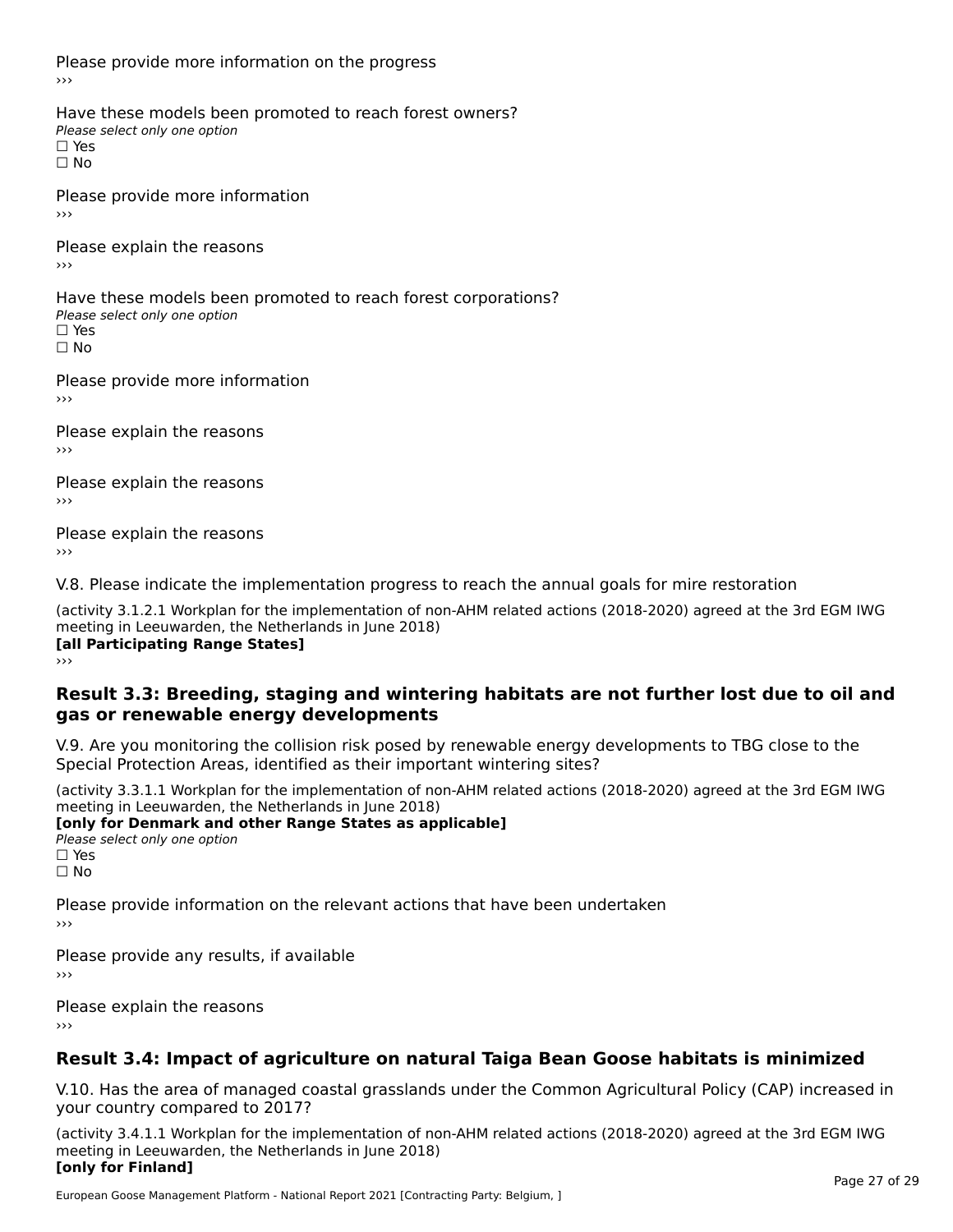Please select only one option □ Yes<br>□ No

Please indicate the size of the total area

›››

Please indicate the additional area managed since the beginning of 2017

Please describe the activities undertaken on grassland management ›››

Please upload relevant documentation and provide weblinks

Please explain the reasons

### **Other objectives and results as decided by the EGM IWG**

#### **Review factors possibly contributing to rapid declines in eastern England andimplement appropriate management responses**implement appropriate management responses

V.11. Have possible factors causing population declines in eastern England been reviewed?

(activity 3.4.2. Workplan for the implementation of non-AHM related actions (2018-2020) agreed at the 3rd EGM IWGmeeting in Leeuwarden, the Netherlands in June 2018) meeting in Leeuwarden, the Netherlands in June 2018)<br>**[only for UK]** 

**∐omy for OR**<br>Please select only one option □ Yes<br>□ No

Please describe those factors and provide further information as available

Are appropriate management responses to these factors being implemented? Please select only one option ים<br>⊡ No

Please provide information on the activities implemented ›››

Please provide information about the main achievements and results›››

Please explain the reasons›››

Please explain the reasons ›››

### **Reducing Taiga Bean Goose crippling**

V.12. Have you undertaken any activities in the past three years to reduce TBG crippling rates?

(activity agreed at the 1st EGM IWG meeting in Kristianstad, Sweden in December 2016) **[all Participating Range States]**

[all Participating Range States] Please select only one option☐ Yesים<br>⊡ No □ Not applicable

Please provide details on the activities  $\rightarrow$   $>$